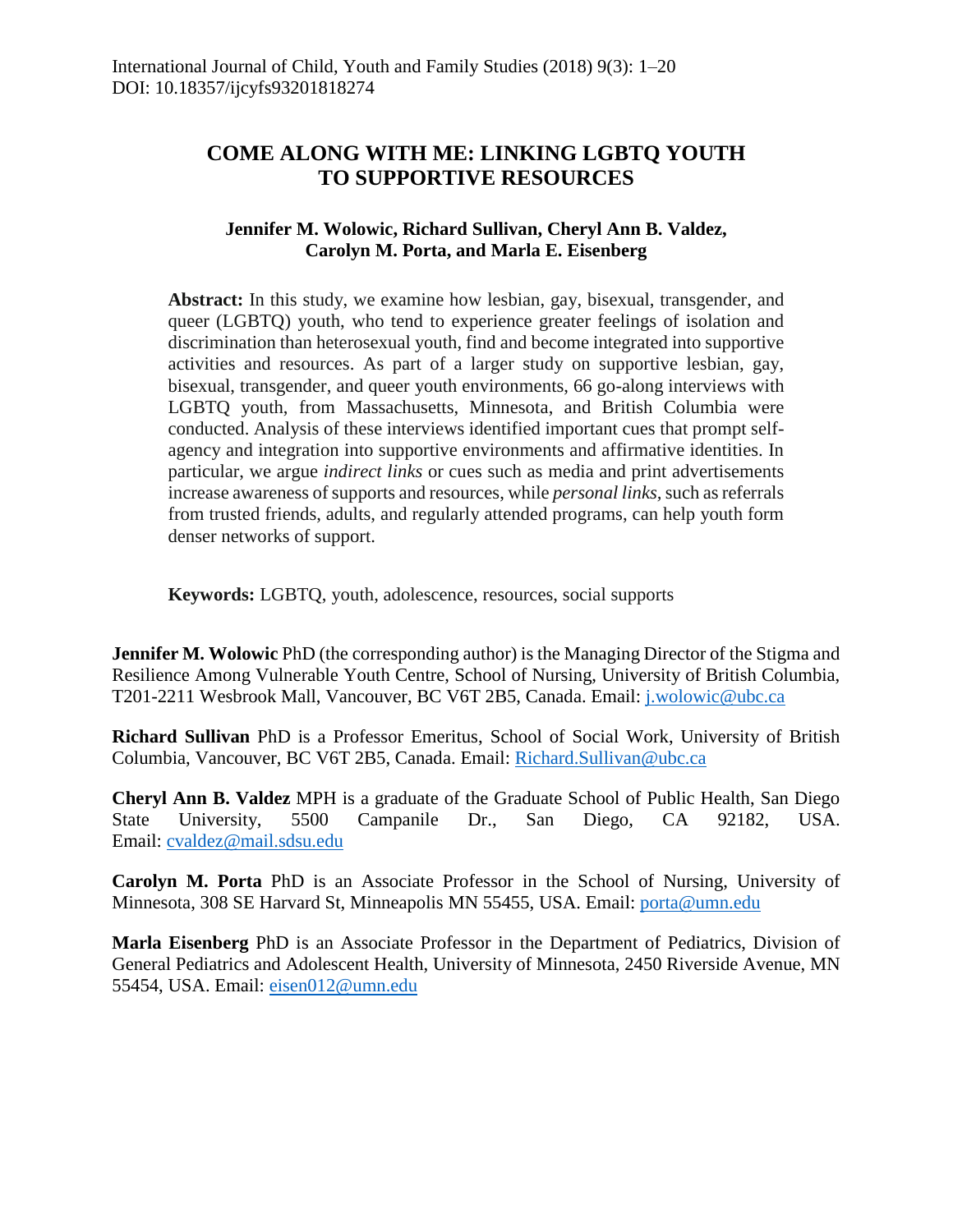This study builds on the literature that asserts affirmative social integration and social support as protective factors in preventing adverse developmental outcomes among lesbian, gay, bisexual, transgender, and queer (LGBTQ) youth (Harper, Brodsky, & Bruce, 2012; Toro-Alfonso, Varas Díaz, Andújar-Bello, & Nieves-Rosa, 2006). It is particularly focused on the mechanisms by which such integration is achieved. Predicated on the assumption that, in the course of development toward anticipated social roles, youth will avail themselves of information, people, and settings that can provide affirmation (Blake et al., 2001; Ciro et al., 2005), this study builds on developmental theory (Coleman, 1982), role theory (Bilodeau & Renn, 2005) and symbolic interactionism (Longmore, 1998).

Developmental theory focuses on adolescence and youth as periods of identity consolidation through rehearsal of various role possibilities in an expanding array of contexts (Collins & Steinberg, 2007). To that end, the degree of social inclusion a youth perceives or experiences is related to the number of role possibilities open to her or him (Markus & Nurius, 1986). Similarly, Crone and Dahl (2012) posited that motivations and priorities shift amidst the changing social contexts experienced by adolescents. Martin-Storey, Cheadle, Skalamera, and Crosnoe (2015) explored the social integration of sexual minority youth across different high school contexts and found the presence of positive peer affiliation to be a protective factor, as did Toro-Alfonso et al. (2006).

Young people's social contexts and associated roles provide feedback that may contribute to their developing self-concepts. During development, youth access individuals and programs that support their needs both inside and outside of their schools (Curran & Wexler, 2017). Self-concept is thus socially constructed from the meanings inferred from both direct and indirect (or symbolic) interaction. The messages about themselves that youth perceive in their social context are therefore consequential. Self-concepts can be influential, even deterministic, in defining a youth's prospects and aspirations (Almeida, Johnson, Corliso, Molnar, &Azrael, 2009). The availability of positive role models and positive affirming feedback can contribute to youths' sense of their own possibilities.

Research shows that LGBTQ youth often have fewer of these positive social supports and higher rates of risky behaviors, including suicide, than their heterosexual counterparts (Eisenberg & Resnick, 2006; Marshal et al., 2008; Saewyc, 2011). Other studies have identified that social support programs and psychoeducational programs designed specifically for LGBTQ youth can be important protective factors (Goodenow, Szalacha, & Westheimer, 2006). Given the risks that these youths may have to contend with, it is important to know more about how they find their way to supportive resources.

In this study we are concerned with social signals or symbols that may communicate the possibility of safety and affirmation with respect to developing LGBTQ identities. We identify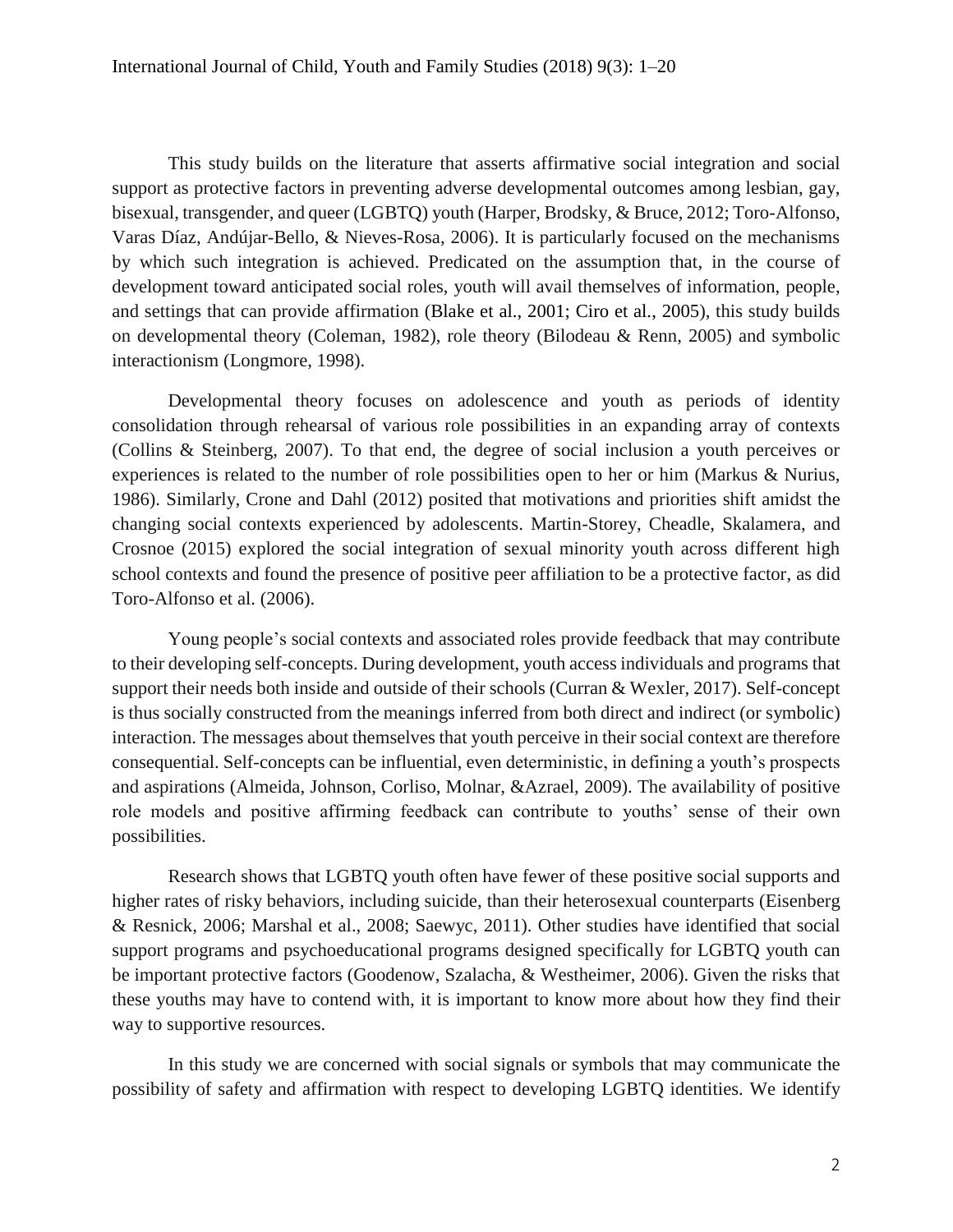some of these communications as direct or indirect links that help youth access new resources that support their identity development.

This approach is also congruent with an ecological perspective and social network theory (Cohen, Underwood, & Gottlieb, 2000) insofar as it focuses on interconnectivities and social integration of social actors and their access to the developmental resources of their communities. So constructed, our focus is on youths' perceived links to resources facilitative of ongoing development. These links can be constituted in a person (Nesmith, Burton, & Cosgrove, 1999; Torres, Harper, Sánchez, Fernández, & The Adolescent Medicine Trials Network for HIV/AIDS Interventions, 2012), but also in any other medium or form of communication that draws the person to a setting that affirms the process of becoming or developing (Craig & McInroy, 2014; Palmer, 2013). This is an approach to development that recognizes the influences of both personal dispositions and environmental contingencies (Arciero, Gaetano, Maselli, & Gentili, 2004; Guidano, 1991). In other words, the developing person is both self-generated by their inspirations, identifications, and aspirations, and influenced by the possibilities afforded by their social context.

In this paper, we are concerned with the ways LGBTQ youth learn about and gain access to inclusive activities and supports. We focus on those key prompts that encourage the first attendance and engagement with such activities and supports. Based on our conversations with youth across Minnesota, Massachusetts, and British Columbia, this research explores the relative contribution of direct interpersonal links including individuals and regularly scheduled activities, and more impersonal links such as media outreach and exploration on the internet in leading youth to greater integration with a network of LGBTQ community and broader community supports.

#### **Method**

As part of a larger study exploring social and community elements that affect supportiveness for LGBTQ youth, researchers accompanied 66 participants in an exploration of their environments in order to understand the characteristics of places experienced as safe, unsafe, or welcoming (Eisenberg et al., 2017). Interviews lasted from 35 to 110 minutes and were conducted walking, on transit, and in vehicles in urban, suburban, and rural communities in British Columbia, Minnesota, and Massachusetts. For a fuller discussion of the go-along methods in this study see Porta et al., 2017. Recruitment occurred in a spectrum of communities in order to identify core common elements of supportive places and spaces as well as common themes for how youth found and accessed resources.

Participants included 24 who identified as male, 21 who identified as female, 11 who identified a binary gender as well as trans, and 10 who identified as having a non-binary gender. In prescreening of participants, we also asked youth to identify their sexual orientations: 24 identified as gay or lesbian; 21 as bisexual; and 19 as queer or other labels including asexual, pansexual, and panromantic; one trans youth identified as "straight", and another defined their orientation as "other". We also intentionally recruited for representation from diverse ethnic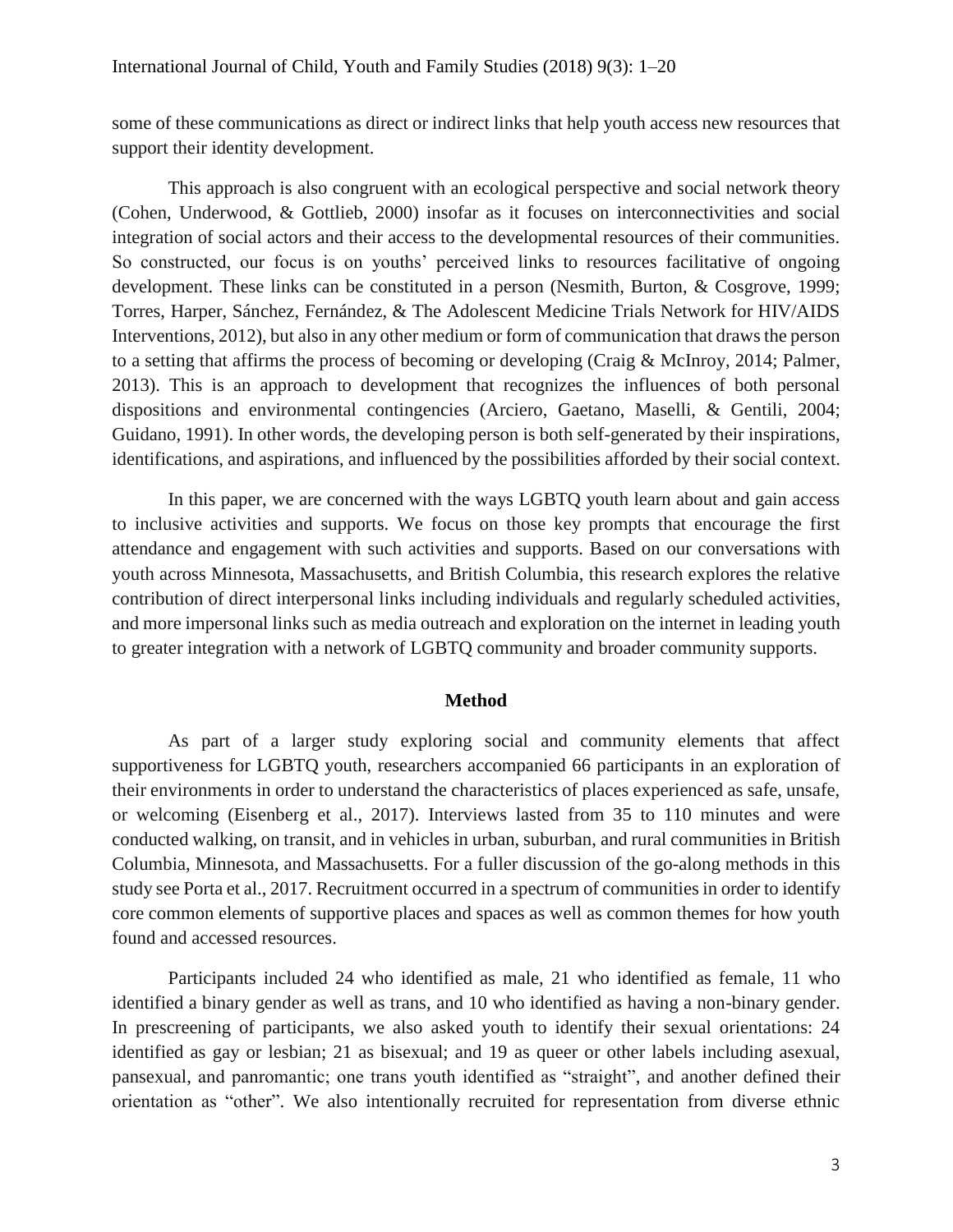backgrounds; 24 youth in our three locations self-identified as having ethnicities other than a White/European background. These included African American, East Asian, Southeast Asian, West Asian, Aboriginal, Hispanic/Latino, Israeli-Canadian, and French Caribbean; some youth identified themselves as having multiple ethnic backgrounds.

Participants were recruited through LGBTQ-serving community organizations, schools, and events. Researchers applied for and received approval from school districts to provide posters and information to school Gender Sexuality Clubs and Gay Straight Alliances (GSAs). Information booths about the study were also set up at LGBTQ conferences. Ethics approval processes and recruitment are described in detail in another publication (Porta et al., 2017). Recruitment through organizations and spaces known to be friendly to LGBTQ youth meant youth who volunteered to participate were often (but not always) already connected to at least one program or support. The overall study sought to document the qualities of these supports and how youth accessed resources.

When scheduling interviews, youths were asked to identify a time they could meet with an interviewer for 45 to 90 minutes and to suggest a location or neighborhood they would want to show the interviewer while talking about safe spaces and supports. Following a go-along methodology (Carpiano, 2009; Kusenbach, 2003; Thompson, Cummins, Brown, & Kyle, 2013), researchers interviewed the participants as they moved through the youths' chosen spaces. During the go-along interview, the participant gives a tour of the selected area to an interviewer. In this study, participants walked through neighborhoods, schools, and community centres with the interviewers. This created moments during the semi-structured interviews for participants to be prompted by and comment on visual cues in their environment.

The go-along is particularly useful in research with underrepresented or traditionally misrepresented groups because it provides opportunities to ask questions unique to each participants' environment and encounters, in order to see what common elements exist across multiple environments or are unique to a group (Bergeron, Paquette, & Poullaouec-Gonidec, 2014; Oliver et al., 2011; Sunderland, Bristed, Gudes, Boddy, & Da Silva , 2012). Using the go-along methodology, this study sought to understand the social ecology of urban, suburban, and rural environments for LGBTQ youth in order to explore what commonalities might define resources and safety for these young people (Garcia, Eisenberg, Frerich, Lechner, & Lust, 2012).

The open-ended interviews focused on the participants' knowledge of resources in their areas. Interviewers asked questions such as "What clinics, agencies, or resources do you know of that are specifically for LGBTQ youth or who are supportive of LGB youth?", "How did you find out about these places?", and additional questions about access, knowledge, and cues about their environment and LGBTQ inclusivity. The go-along interviews generally paused or concluded in areas where youth felt comfortable sharing their opinions in public or semi-public settings such as a favourite coffee shop or park bench. In these locations, interviewers asked participants to look around and describe what it was about these spaces that made them feel safe in order to gather further details about what the participants deemed as supportive environments and resources.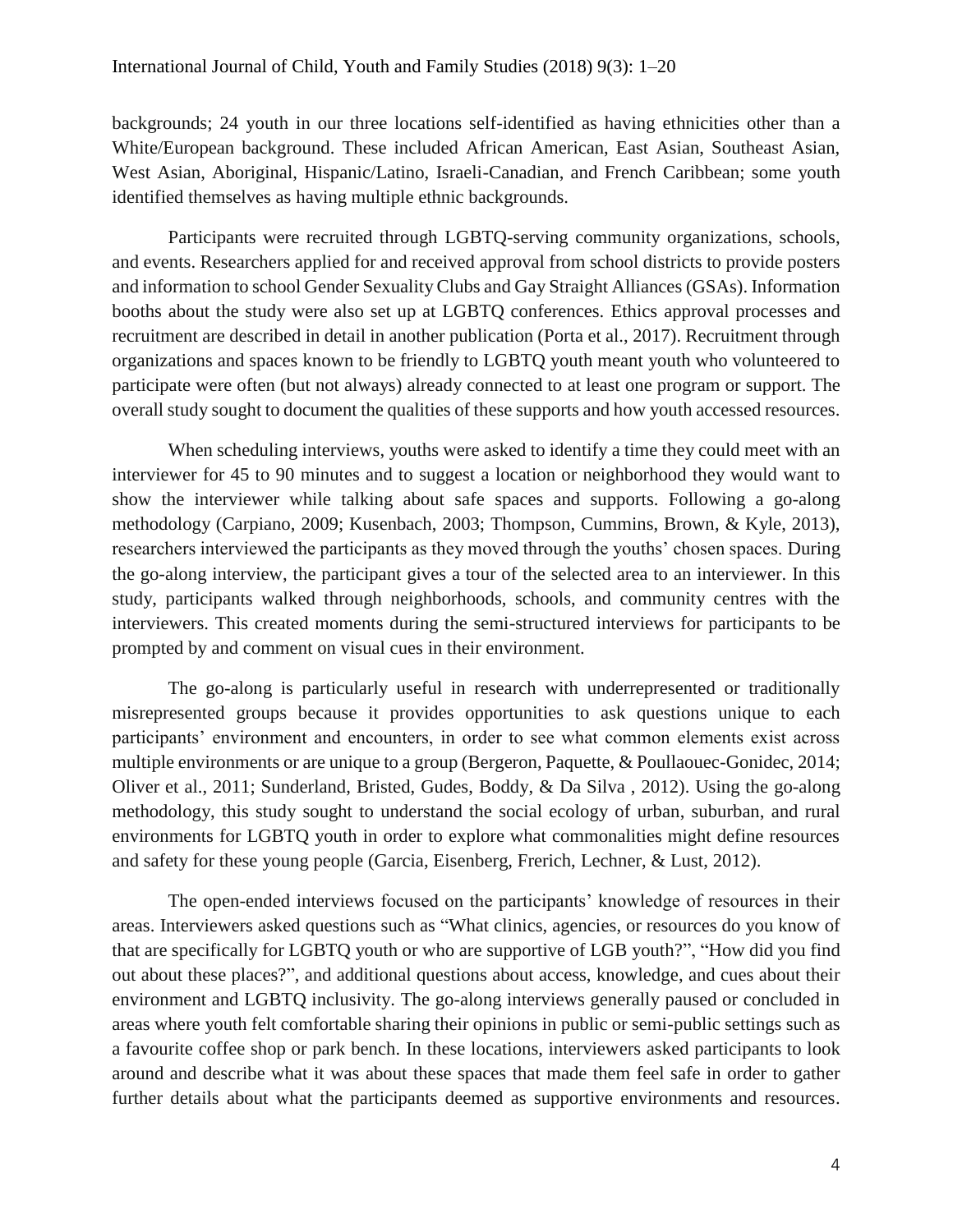Participants were also asked where they would bring another LGBTQ visitor for various forms of help or simply for pleasure in their community.

Interviews were transcribed by professional transcriptionists who signed confidentiality agreements. The accuracy of the transcripts was checked by the interviewers, who listened to the audio recordings while reading the transcripts. The first round of coding identified visual cues, connections to resources, supportive people, and supportive places. Segments of interviews discussing connections and how youth came to know of or were inspired to access resources were initially coded inductively by the research assistants who conducted the interviews as "bridges". The subset of quotes initially identified as "bridges" were then analyzed further following the second stage of the constant comparison analytic process by the coauthors of the paper (Charmaz, 2000; Glaser, Straus, & Strutzel, 1968). During this stage, the authors separated and recategorized the kinds of connections identified as "bridges", identifying similarities and differences in, as well as connections between, the various ways youth said they learned of and accessed LGBTQ resources.

Discussion among the coauthors defined some links as more direct than others. The coauthors went back through the sorted quotes again and explored the qualities that made links more or less effective than other kinds of sources mentioned by participants, based on the outcomes of described experiences. Discussion and feedback regarding the coding categories led to renaming "bridges" to "links." With further feedback from peer reviewers for this journal, the coauthors have focused the results on the sources and connections used to reach new supports.

#### **Results**

From the ways participants described learning about and accessing resources, we discerned two different categories that facilitate information sharing and entry into inclusive, affirming resources (Table 1). The first of these we describe as *indirec*t links. These help increase youth awareness of supportive environments and resources, but tend to be circuitous and require a lot of initiative on the part of the youth to begin their involvement. These assist youth in learning about the LGBTQ community and supportive resources. The second category we describe as *personal* links, which relate to people and events within the youths' circle of relationships and activities. These personal links are predicated on trusted relationships that encourage youth to attend and try new programs and gain stronger social ties within their communities. Participants themselves spoke of the ways people and events or activities and services came across to them or presented themselves so as to invite or discourage their involvement. We have interpreted these instances of impression management as linking mechanisms within a symbolic interactionist framework of social inclusion or social integration in its early stages.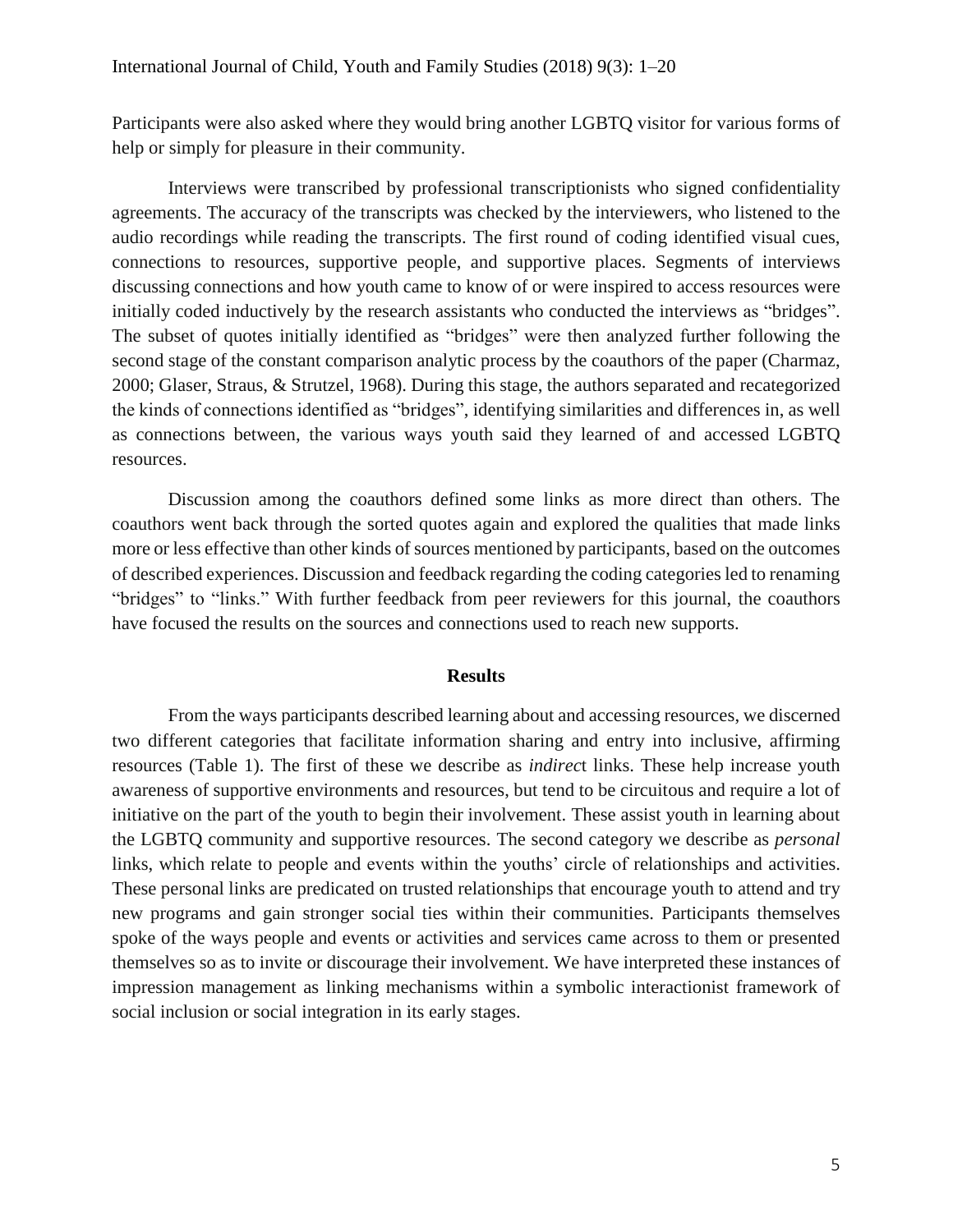| Connection     | Example                           | Description                                                                                                         |
|----------------|-----------------------------------|---------------------------------------------------------------------------------------------------------------------|
| Indirect links | Internet search/<br>Social media  | Search engines (e.g., Google), online business<br>directories (e.g., Yelp), social media platforms<br>(e.g., Tumbl) |
|                | Print media                       | Magazines, pamphlets, advertisements, postcards                                                                     |
|                | Density of networked<br>resources | Organizations and clinics in close proximity to<br>each other                                                       |
|                | Events                            | Gay Pride, Pride parades and related events                                                                         |
| Personal links | Regularly attended<br>programs    | School-based Gay-Straight Alliance groups                                                                           |
|                | Supportive adults                 | Counselors, educators, clinicians, non-<br>professional mentors                                                     |
|                | Family                            | Parents, foster parents, siblings                                                                                   |
|                | Friends                           | Peers connected through school or other<br>organizations                                                            |

Table 1 *Links to Supportive Resources for LGBTQ Youth*

#### *Indirect Links*

Indirect links are constituted by information and environmental variables that youth encounter intentionally and unintentionally as they move through their social, physical, and online environments. These include media such as postings, pamphlets, magazines, and newsletters picked up in coffee shops, bookstores, and health centers that can connect youth to organizations and practitioners. Participants noted online information as an important means of finding out and accessing new activities. Finally, several participants described a multiplicity of services that helped them access new programs. Once they had followed one link and became a part of one program, if other programs were connected to it by notice boards or other means of interagency communication, or even just in the same area geographically, they were made aware of those programs and were more likely to try them. Whether or not they established and sustained interpersonal relationships with people encountered in these settings, they sometimes gained knowledge of and access to other resources.

**Internet search/social media:** A number of our participants mentioned actively using the internet and social media to connect with similar peers and find resources in their area. Youth noted that these indirect links increased their awareness of activities and supports as well as programs they could choose to attend. For example, when a 17-year-old pansexual gender-fluid participant from Minnesota was asked what they thought was the most common way to hear about supports and resources, they said: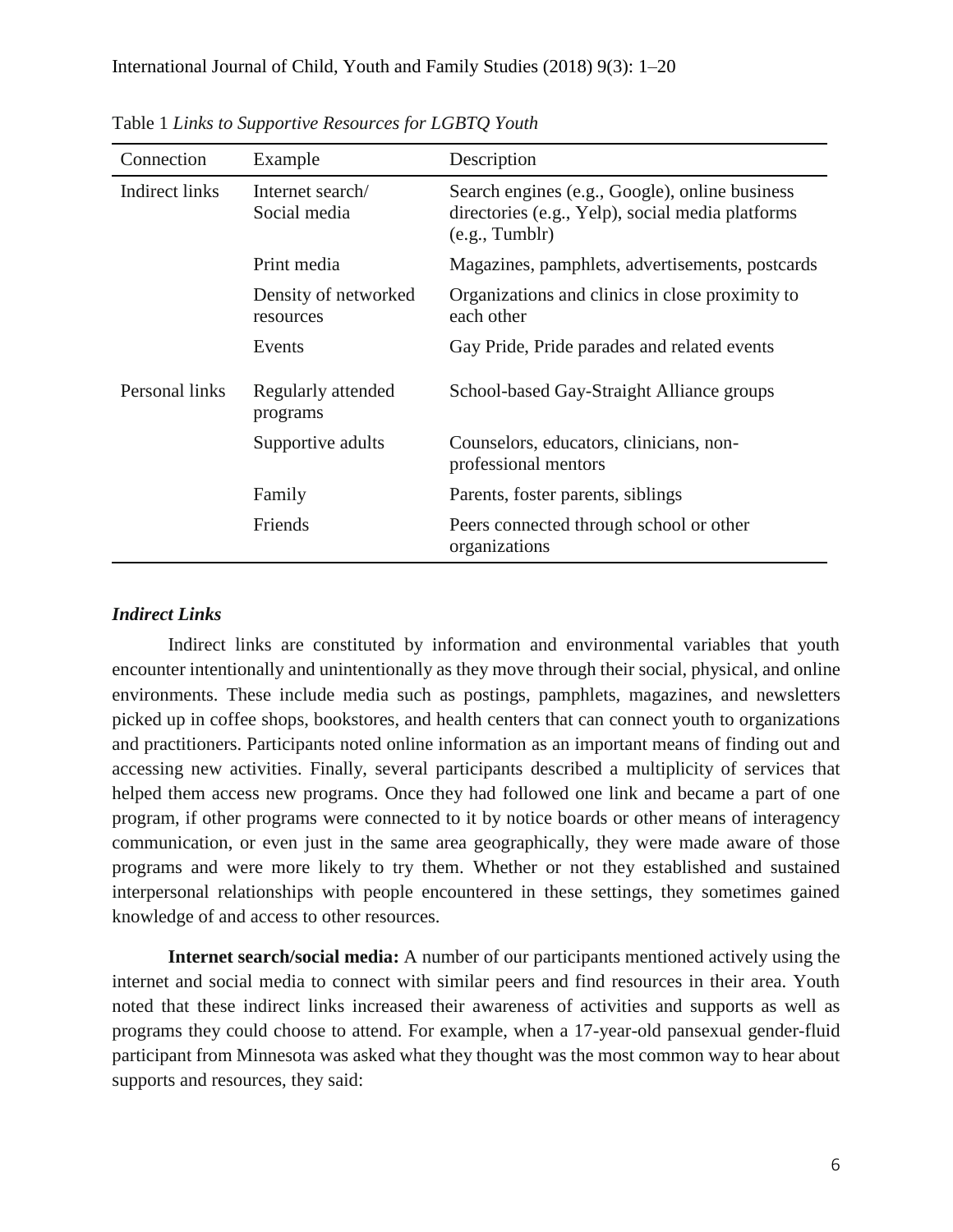Probably just going to LGBT events, or online. People make announcements, or I sign up for things via email and then they'll email me different kinds of supports…. I usually just go on Google and I just [search for] "LGBT resources" or "hangouts" and stuff like that. That's what I do with my friends. We just look up places we could go. We go on Yelp or on the maps or just scrolling through the page and see.

Youth are finding and making judgments about these programs based on comments and the online communities that they discover during their searches. This underscores their personal agency in seeking opportunities for affirmation and inclusion. As with other types of indirect link, youth are seeking out this information themselves; the information is not personally recommended or directed into their hands, but requires effort on their part to connect with these resources.

From the assumed privacy of their personal devices, youth are looking for and discovering accepting social spaces and programs in their communities. A 16-year-old gay participant in British Columbia shared how he found a resource center using the internet:

I use Tumblr a lot and Tumblr's really nice 'cause, like, people can just upload their stuff and, like, I know, like, a lot of social justice Tumblrs and, like, Tumblr's run by, like, queer people. And they, like, have a list of terms or, like, their blog is dedicated to just terms and definitions. And, like, if someone, like, wanted to know something, I'd probably just link it to one of those.

Our participants were proficient computer users who understood how to search key terms and social media sites to find resources in their areas. As an indirect link, the internet helped youth find resources but did not necessarily counter the awkwardness youth could feel when they first accessed resources.

**Print media:** Magazines, pamphlets, advertisements, postcards, and other forms of print and broadcast media were also noted as ways youth found resources in their areas. Bulletin boards, newsletters, and zines (self-published magazines) were all found in supportive environments and created greater awareness of events and programs of interest to our participants. These were sometimes the first ways they learned of programs or supportive resources for LGBTQ youth.

Youth in each area — Minnesota, Massachusetts, and British Columbia — mentioned such published materials when asked how they found and shared information about resources. For example, an 18-year-old bisexual participant in Minnesota shared that such popular media helped them feel better about themselves and their community:

It makes me feel good knowing that there are places I can go to for help. Not only can I go for help, but also, I can read a magazine. They have a good part for GLBT to read, like maybe a drag show is happening at this place, and I can, like, "Oh, look, there's a drag show. I'm going to go to it", or if there's a GLBT movie that's going on, I'm going to want to go and see that.… It was pretty cool to know that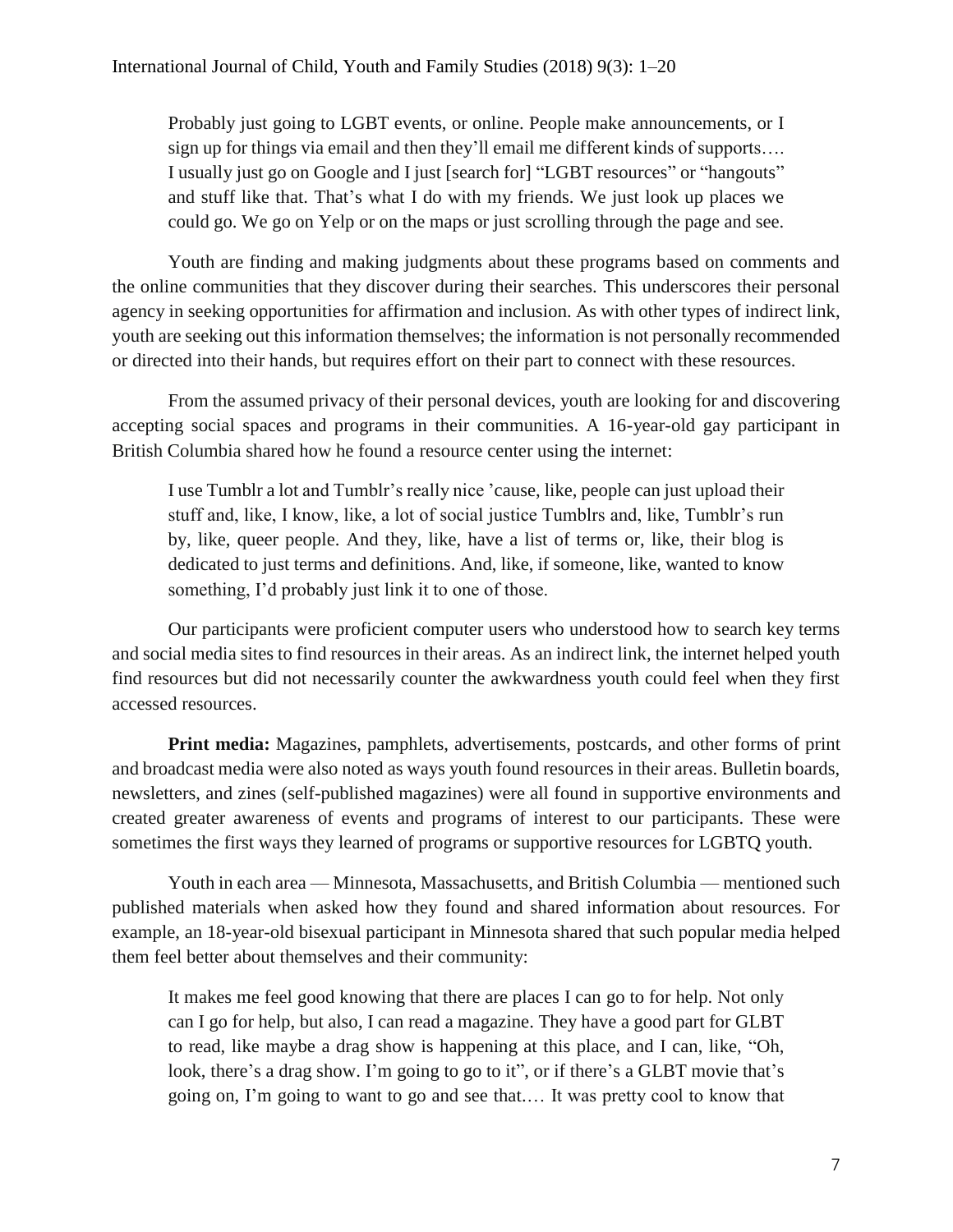the little pieces of information are in there, so people who are reading *The Reader* might look at that and go, "Look. It's a GLBT support group that we can go to", and they go to it and get the information they want.

The teenager identified that seeing information about events inspired their attendance and also helped them realize that others might be doing the same.

Posters about events and programs as well as information pamphlets also provided youth with greater awareness of resources in their area. An 18-year-old bisexual male participant from Minnesota shared:

I was thinking I really want to go to [a college], but I'm queer and they might not accept me. I didn't even think to look at a bulletin board and see if they have anything there. You have to keep a peeled eye everywhere because you miss the smallest things and those small things really pay off.... I really wish I'd paid more attention to their bulletin boards, because you can learn a lot from their bulletin boards. I didn't run into any queer youth [at another college], but there were bulletin boards all over with National Coming Out Day, queer trans group, LGBTQ support group, and stuff like that. After seeing that I realized how I missed opportunities.

Visible posters and the kind of events they are advertising provide insight into the level of acceptance youth may encounter in a particular neighborhood, school, or center. Although advertisements provided awareness and information as well as a clue to the neighborhood's acceptance of sexual minorities, they required youths' own initiative to access the programs.

**Events:** One example of a linking event with salient social potential is the Gay Pride event that is celebrated in many towns and cities across North America and elsewhere. Certainly, attendance at such an event is an instance of direct, personal participation, but it may also be an important, indirect link to community resources insofar as those resources present themselves as participants in the parade and raise awareness of their existence. We were interested to learn how participants assess such events. We asked one 17-year-old pansexual gender-fluid participant from Minnesota what resources they connected with specifically by attending a Pride event. They replied:

Probably just clinics. I can never remember the name of it. It's like [a local health clinic] or something like that. I know within [it] they have a little LGBT shop or whatever you would call it. I think I found that there. Also, just small businesses. I found a lot of different kinds of small businesses from Pride and maybe would check it out later with my friends, that are friendly, or people that are part of the community own it.

Youth in all three sites identified Pride Parades or similar community events as spaces and activities where they learned about health and LGBTQ community support services. Others said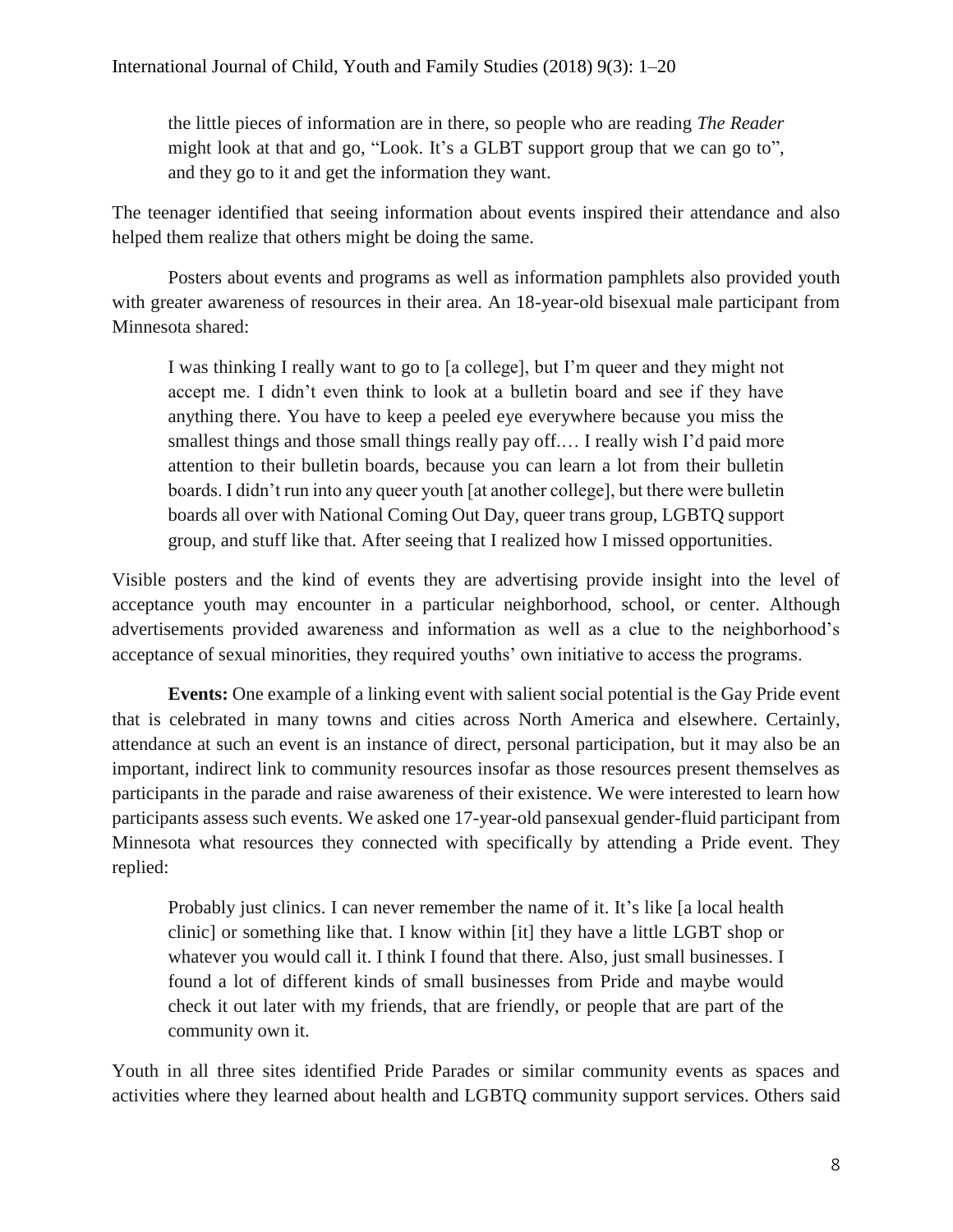that Pride events were where they had learned which other schools in their areas had GSAs and support groups, or had learned more about Planned Parenthood.

Events are places where community groups, resources, and supports come together to celebrate, share information, and foster awareness. Participants confirmed that such events are opportunities for youth to gather pamphlets and posters and learn about additional services in their areas. Events can also provide a transition between indirect and personal linkages as youth are often accompanied by friends and families at these events, and in-person interactions are created that lead to further interactions with programs, health care providers, and other members of the LGBTQ community.

However, these interactions required additional follow-up from the youth themselves in order to fully access the resources that are advertised at community events. As such, events are spaces that combine the indirect links through information and advertising with the potential inperson connections that are the foundation of personal involvement.

**Density of resources:** Given the variety of communities we explored with participants, we believe that the connections among the resources or programs to which youth had access helped them find more resources to incorporate into their social experiences. This suggests that network density or program interconnectedness is helpful to young people seeking to have their various needs met. When one 16-year-old pansexual female participant in British Columbia described to an interviewer how she discovered a youth group, she mentioned her original purpose was to attend the clinic next door:

I went to the clinic next door … and then I saw the poster and then there was a rainbow painted on the window … the window looks kind of inviting because of all the different posters saying this is a safe space. And then the clinic's right next to it.

Other participants also described different kinds of youth programs as being located in the same building; attending one would lead to attending others. A further example of network density was provided by a participant who told us about one after school support group at his school splitting into two groups, one that focused on advocating LGBTQ rights while the other continued as a drop-in support group. Many youth attended both. In such cases, physical location and attendance at similar programs created easily accessible links to other programs and supports.

Participants noted that being in a network of resources helped individual resources support one another. For example, a 17-year-old gay teen from Massachusetts noted:

All these organizations have flyers from other organizations, so I feel like all the LGBT organizations here have a close-knit connection with one another. That helps the whole LGBT community in general, because these partnerships show that we're all united or all together. If all the organizations were doing their own thing, it might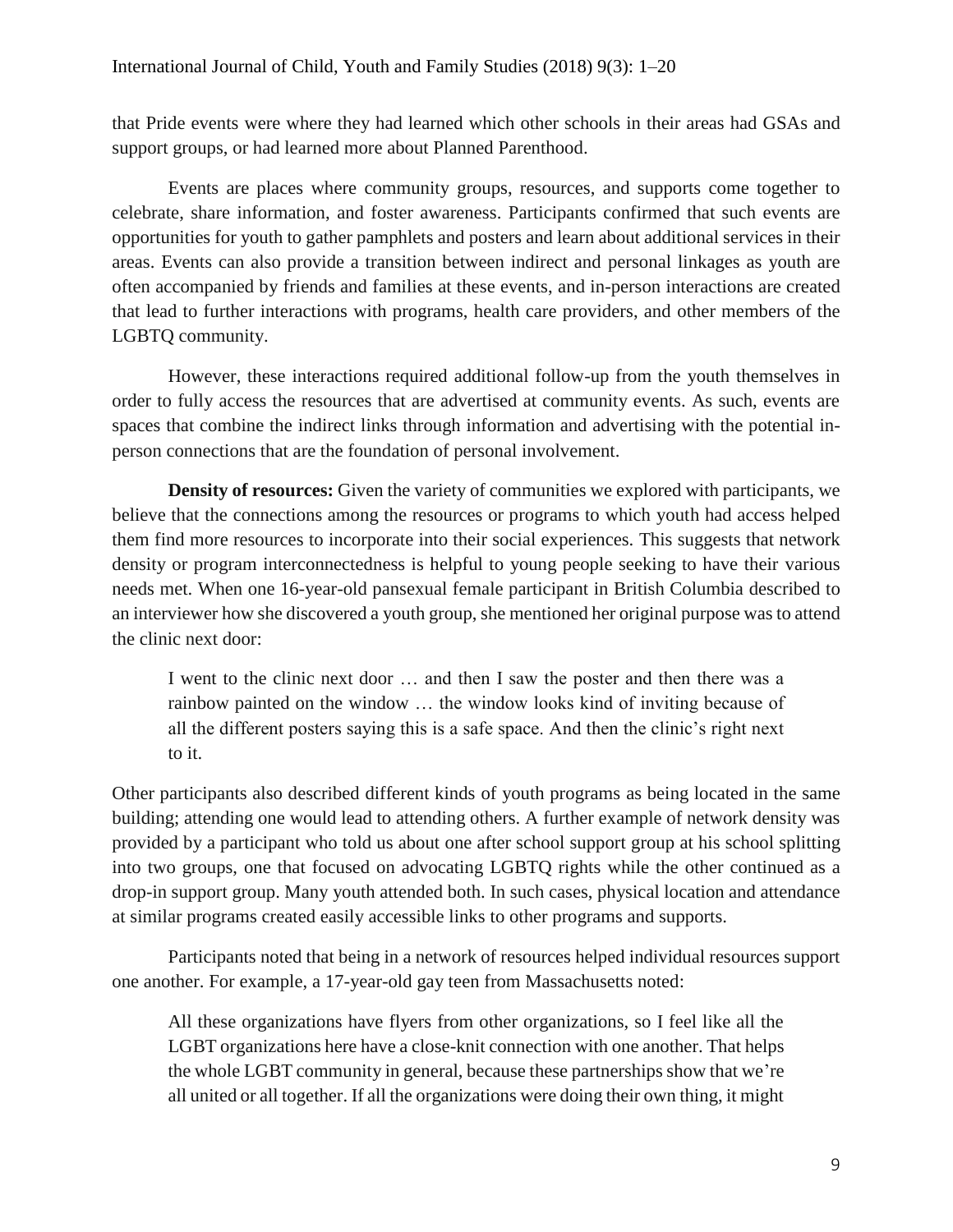be much harder for everyone to communicate the different issues that affect our community, because if everyone's not on the same page, then of course not much gets done.

When this participant and others described the resources they used in terms of their proximity and interconnectedness, they associated a higher density of interconnectivity of resources with positive outcomes in their communities. By advertising for one another or being located in similar areas, the network density of these resources helped youth find new programs and supports. For them, these indirect links sometimes also led to interpersonal relationships that we have characterized as personal links to inclusion and affirming social integration.

# *Personal Links*

Friends, family, and supportive adults were identified among those who initially inspired or encouraged attendance at events and activities that engaged youth in supportive activities. Often these people accompanied the youth or made arrangements that encouraged their participation in LGBTQ events and social circles. In this role, friends, family, and others served as conduits or facilitators in accessing resources and settings where alternative, affirming identities might develop. In these personal links to resources, there is an element of personal agency insofar as there was a trusted person to help youth evaluate the new resources, programs, and people and avoid the awkwardness that often accompanies the first encounter.

**Regularly attended programs:** Youth who are a part of a GSA or similar program are often directly connected to other programs and resources because of the connections made through these regular meetings and the interpersonal relationships that develop over time. Our participants shared that facilitators or members they would meet in one regularly attended program would often recommend other programs, events, or resources. For example, an 18-year-old bisexual participant from Minnesota shared, "I think it's good that people are saying, 'Hey, there's this one place you should go to with me sometime.' " These sorts of frequent encounters built relationships between youth that helped the participants find out about, get referred to, and feel comfortable attending the programs. In this way, such relationships can be a personal link to other resources and introduce youth to supportive adults in their community. In Minnesota, for example, a 17-year-old pansexual gender-fluid participant shared:

In my old GSA class, people would go to it, and then they'd come back and talk about it with the class. They said they met a lot of nice people, and even just going to the coffee shop, they tell you other events you could go to, so just going one place gives you more places to go, in a way.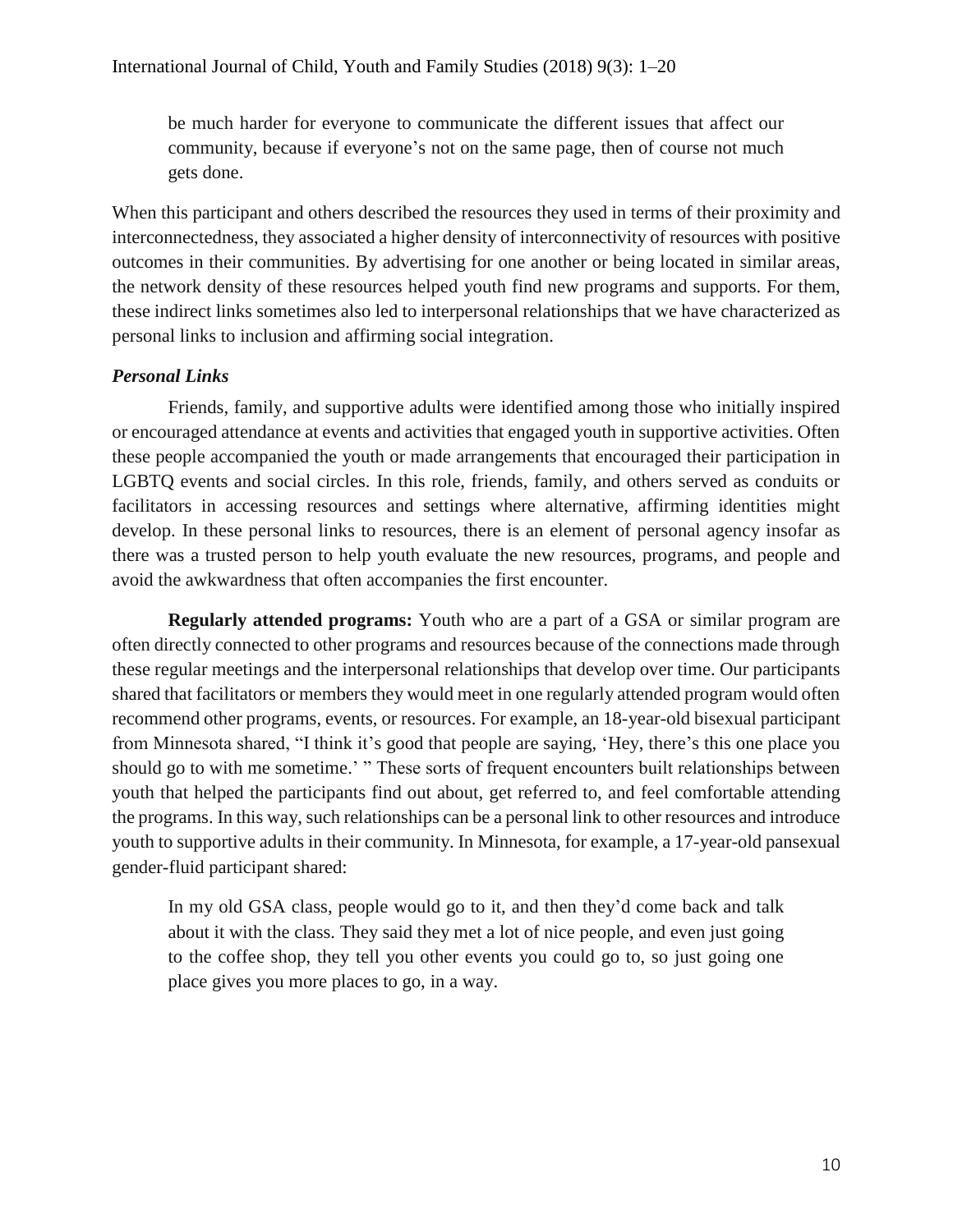In British Columbia, a 15-year-old queer female described how the GSA clubs in the school district were connected:

There's a district GSA and we meet every month. We met yesterday for January with our teacher, who's the district GSA leader thing. And we all try to go for those meetings, and we all see each other once a month, and we hang out on the side.

Through meeting people at clubs and regularly attended meetings, youth share information. An 18-year-old bisexual participant from Minnesota described:

Going to GSA and hearing, "I hear there's this one place you guys should check out", or going to a counselor and asking if there's a place or any support group you could go to and they just hand it out, like, "There's this one place you should check out if you have the time."

These illustrations show how LGBTQ youth seek and share new activities and spaces and then share their findings with others. The relationships that formed with peers and adult facilitators in the process served as personal links to supportive social integration.

**Supportive adults:** Participants described supportive adults interacting with them in both informal and professional roles. The latter included school counselors, coaches, and teachers who helped motivate participants to join new activities and provided information about resources. These adults asked important questions and encouraged youth to find supports if they felt the youth might benefit from them.

A 16-year-old queer trans male in Massachusetts shared how several different professionals in his life were supportive of him. When asked how he found out about an LGBTQ youth group he said, **"**My doctor. When I first came out to my doctor, my doctor told me about an LGBTQ health center, and from there, I got connected with a therapist, and the therapist recommended me to the youth group." These professionals served as personal links to social integration insofar as they directly linked this youth to services and supports.

Youth also described non-professional mentors or trusted adults who connected them to professional services. For example, in Minnesota, an 18-year-old pansexual male participant shared his story:

When I moved out, I went and stayed with my ... she was my girlfriend at the time. We're not dating anymore, but her mom was really supportive and stuff. She asked me if I wanted to go to counseling.… She actually did a bunch of research at one point, or went on some website and printed out a packet of paper that had a bunch of different resources, like a whole list of resources that I'm like overwhelmed with.

In this example, a well-meaning adult in a non-professional role intentionally assisted this young person by doing the work necessary to find suitable therapists and to ensure that the participant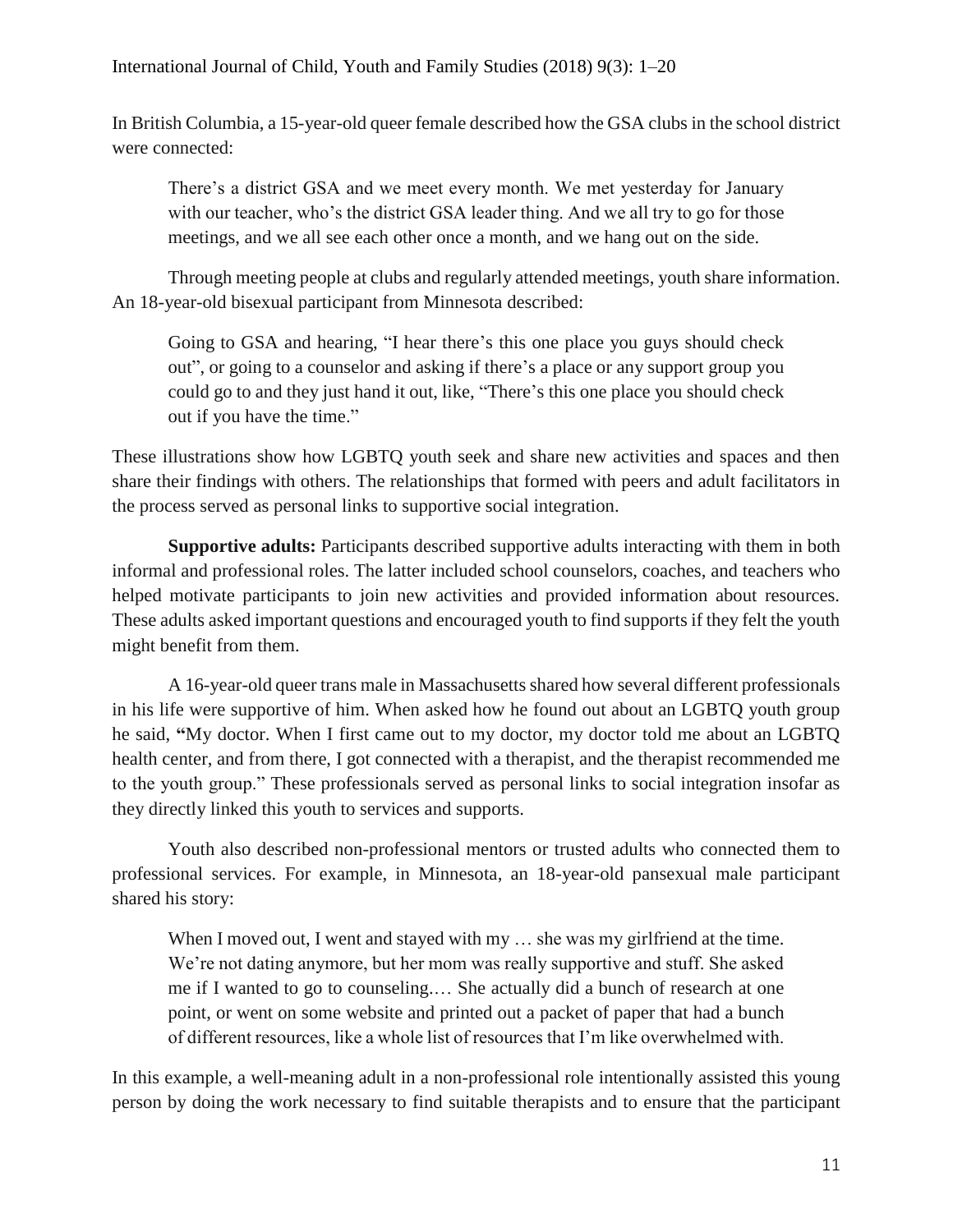was informed of their availability. Participants shared that adults, in both professional and nonprofessional relationships with youth, often provided the first link to resources and offered important continuing support that helped them attend new programs, find therapists, and meet other youth. To the extent that these people facilitated social integration, we believe them to be links in the chain of social interactions that help LGBTQ youth achieve affirming social inclusion.

**Family:** Families were also helpful. Different participants in British Columbia, Minnesota, and Massachusetts told us of parents, step-parents, foster parents, and grandparents helping to identify supportive resources and transport participants to those resources. For example, one 16 year-old trans participant from Minnesota told us of the important role their mother played when we asked how they got connected to programs in their area:

[My mom] was trying to find every little resource or anything. Oh, at [local area] High School there is a girl named [name]. She is the best person you could talk to. Best person. I don't like the school, but I love her.

One 18-year-old rainbow-sexual participant in British Columbia shared that his foster parents took the role of mediators and helped him find a clinic: "When I was in my foster home I told them I wanted to get tested, and they took me to a clinic to get a piece of paper to go to the place that I have to go to get tested."

Siblings also played important roles in sharing information and facilitating connections. In one instance, a sibling provided the location of a café she knew to be queer-friendly. In another, a sibling acted as an ally for the study participant by warning that their parents were concerned about some of the sites the youth had visited on his computer and being supportive of his attendance at an LGBTQ youth rally. In yet another example, an older sibling was also a sexual minority person and served as a guide to available resources and information about their suitability for youth.

Parents and siblings have unique opportunities to create supportive homes, but our participants also described how family intentionally connected them to various supports outside the home, including clinical resources, supportive churches, sports organizations, and informal social opportunities, and facilitated their participation. The choices these family members made in facilitating connections to LGBTQ community resources further illuminate the dynamics by which social inclusion is achieved.

**Friends:** Many of the youth we spoke with described their friends as offering the strongest kind of personal support. Friends provide the emotional support and prompting that helps connect youth to resources and regularly occurring events and programs. Among our participants, access to supportive groups like GSA clubs in high schools, and to counseling for LGBTQ youth, was often facilitated by friends with prior knowledge of the group or resource. In short, friends take their friends along to these events so that, as with any other social induction process, connection begets other connections in the process of social integration.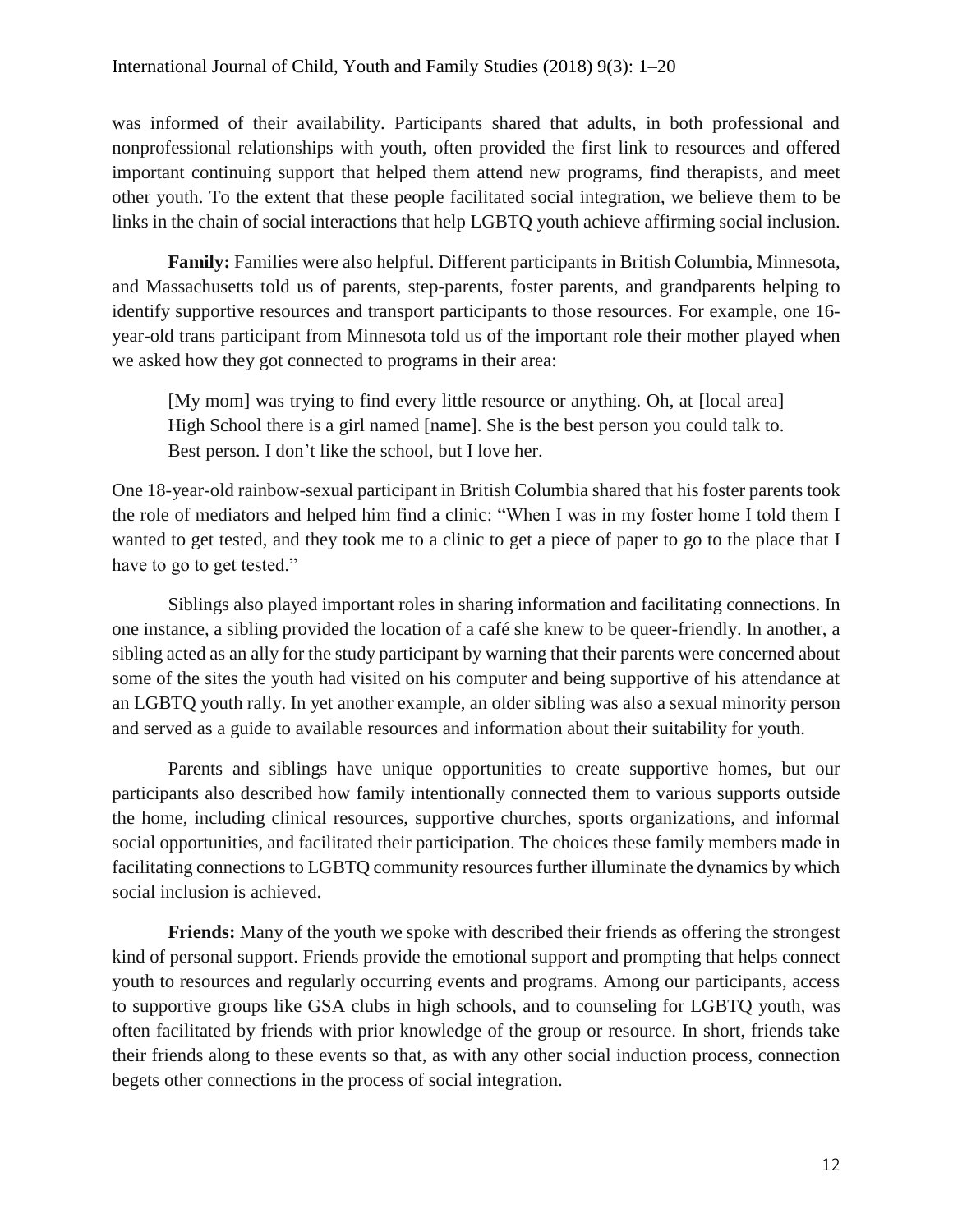In Minnesota, a 15-year-old bisexual teen described how he entered his school's GSA. When asked how he heard about the club he replied:

My friend. I met her in the library at school and we were just talking, and she was like, "You should come to [GSA group] with me. It's every Monday." I was like, "Okay", because I was thinking about starting my own LGBT group. I didn't know that there was already one.

We heard many similar stories from our study participants. Another 18-year-old bisexual participant from Minnesota described going to a weekly recreational event at a local recreation center because of the encouragement of their friends:

I started going to my GSA when my friends were like, "Hey, I know you're trying to hide it, but you really suck at it. We all know you're bi or gay or something. We know you're something." They invited me to their national day out thing, where they paraded around the lunchroom for like three lunch periods with posters. "I'm not gay, but my boyfriend is." "Gay teachers rock." We just shouted, "We're here, we're queer, don't be afraid to come and find us." And then from there I found out through different friends who went to [a drop in] at an alternate school … I found out about [it] from there.

Professional staff associated with a youth's school might also provide personal connections to various resources, but the availability and effect of such a person is often mediated by a peer. Peer familiarity with helpful people, organizations, and activities was noted as an important factor not only in club attendance but also for drop-in and support groups outside of school. An 18-year-old lesbian participant from Massachusetts described her experience of going to a LGBTQ drop-in space with a friend:

During that time, I was confused about gender identity and stuff, so I went in there with this other trans guy I was hanging out with. He pulled me along there. He was like, "You're struggling with stuff. Come with me." I was like, "no." I walked in there; they made me write down my name on a piece of paper and this counselor pulled me aside into a room and made me talk with her, which is nice but really intimidating.

Peers helped participants understand why clubs, supports, and other resources could be helpful. For example, a 17-year-old pansexual trans male participant from British Columbia told us:

I'm assisting a friend as well with trans things. And, well, he hasn't really looked anything up himself 'cause he's a little nervous about it. So I've been looking up a bunch of groups and different doctors and everything like that for him as well.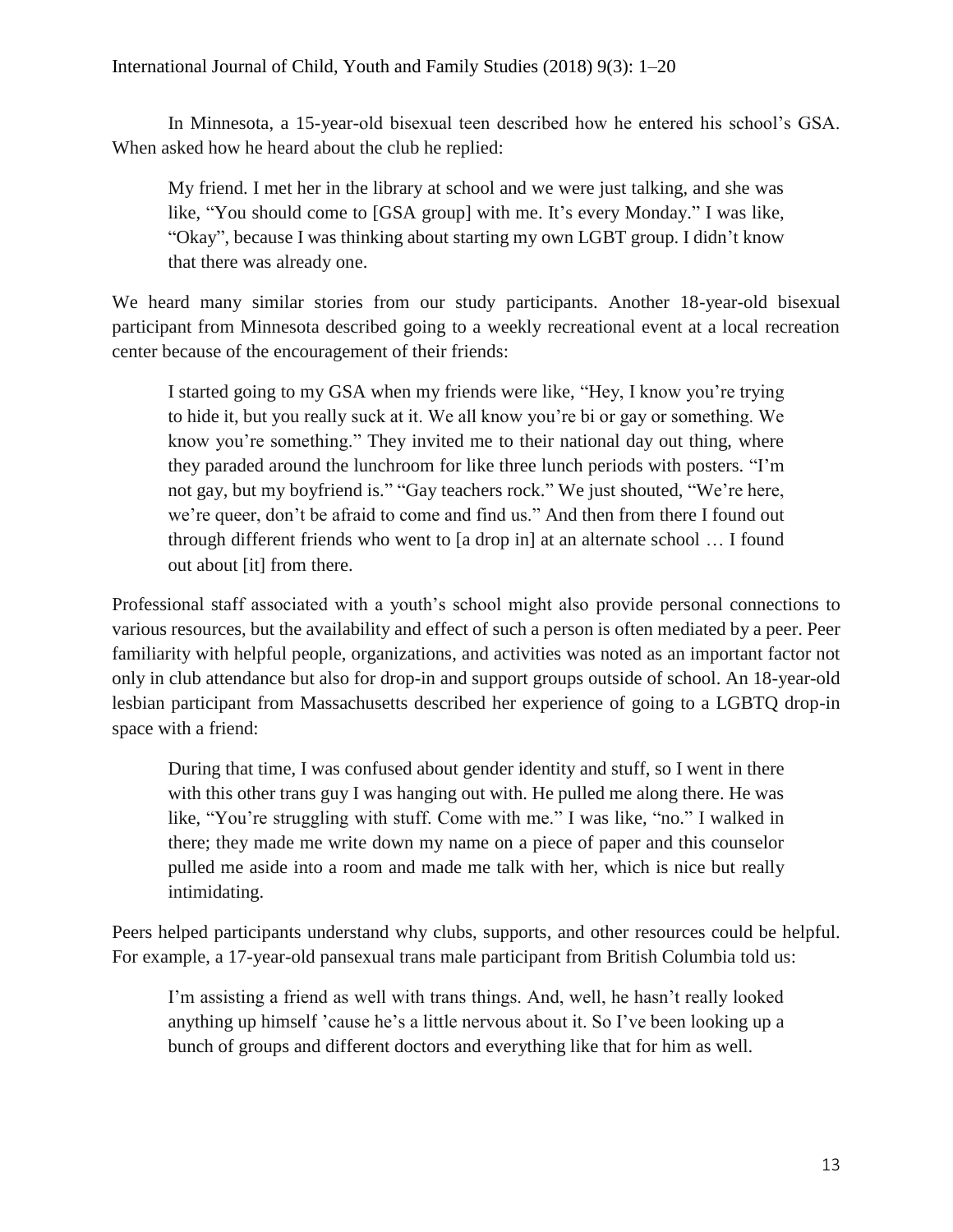Friends not only referred participants to resources, but undertook the important acts of conducting research and attending these activities with their friends.

A 16-year-old pansexual female youth in British Columbia also helped explain why friends were so helpful for participants:

Often times you look it up and you're not really sure even though it says that, like, it's that kind of place, it might not be. Like, you find that a lot with, like, people who are transgender and they go to a doctor and it turns out their doctor is really transphobic and, like, doesn't want them to transition. Even though, like, they advertise that that's what they could help with. They usually, like, start trying to, like, cure them mentally. So it's hard; you can't really trust regular resources to find that kind of place.

Peers played an important role in encouraging participants to join programs, attend clinics, and meet with supportive adults.

Peers review resources for one another and create pathways through their supportive words and actions. Trust, as a feature of peer relationships, enables a form of mediated referral. Peer support of the resources thus constitutes a validating reference.

### **Discussion**

Our findings illustrate the efforts of LGBTQ youth to explore the social ecologies of their lives and settings. This is a developmentally adaptive process oriented to the identification of sites wherein the exploration of prospective roles and identities is supported and affirmed (Arciero et al., 2004; Craig & McInroy, 2014). In this sense, the developing person is cast as both a selfgenerating agent and the subject of external influences and opportunities. Either directly or indirectly, people, events, and public communications via media as varied as bulletin boards and the internet can serve to connect LGBTQ young people to sites of safety and support. Many participants in our study accessed several different resources that together created a network of programs and resources they regularly attended. Inevitably, direct engagement with supportive resources is most effective, but this does not negate the importance of easily accessible information when it comes to facilitating engagement.

Clear, complete, easily accessible information can help LGBTQ youth take the first steps in becoming aware of and judging the relevance or suitability of supports in their geographical area. In a small study, Craig and McInroy (2014) identified electronic media as often being chosen by LGBTQ youth for the first points of contact in accessing resources, exploring identity, and making initial on-line appraisals and forays into communities of peers; off-line contact may follow. Social media provided a safe, anonymous place to learn about others' coming out experiences with their families and also a place to rehearse new identities and roles.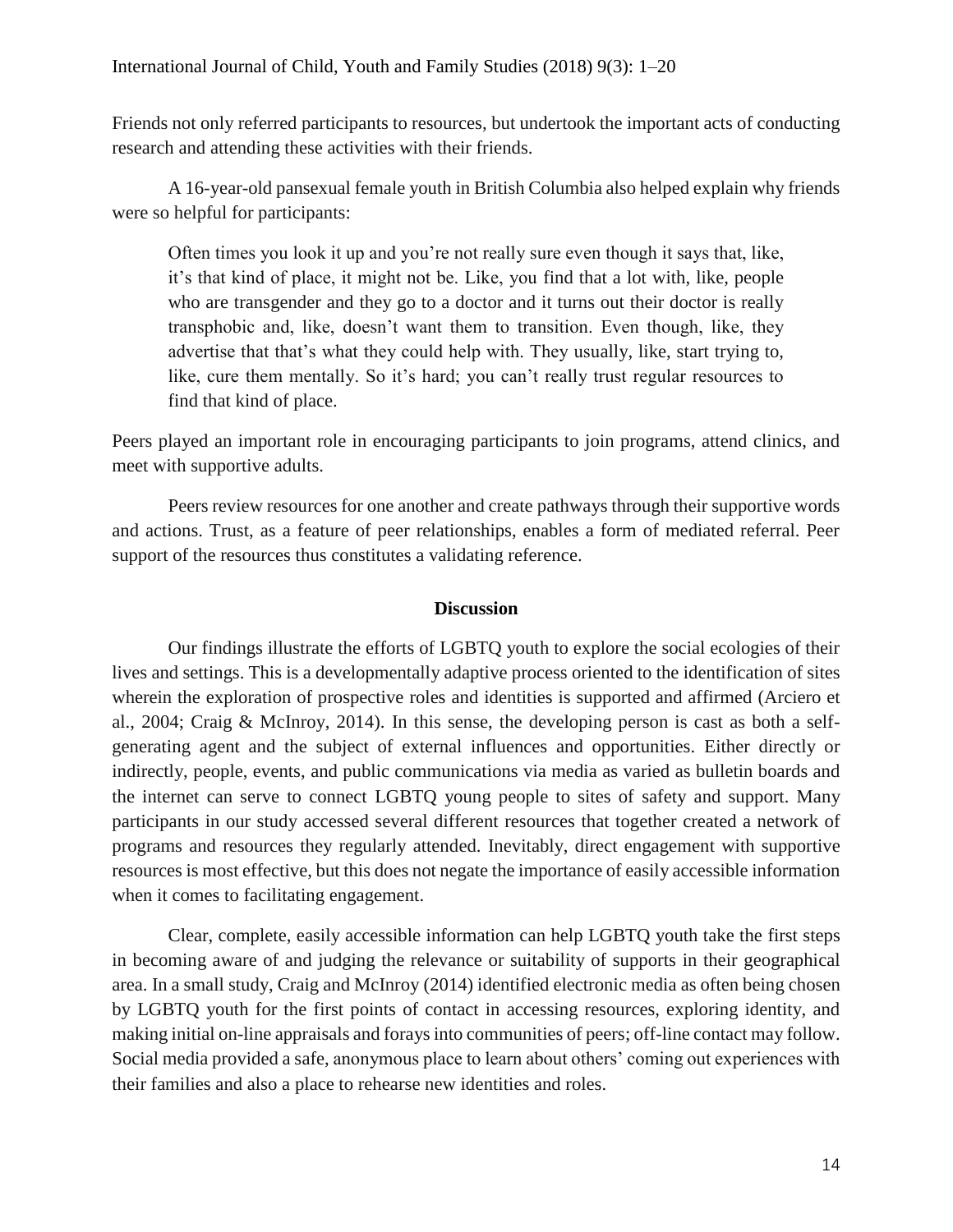Participants in a study by Greene, Fisher, Kuper, Andrews, and Mustanski (2015) described how best to reach out to LGBTQ youth. The 72 ethnoculturally diverse participants in the study consistently recommended the use of positive, affirming symbols and messages to attract the interest of LGBTQ youth. This study focused on prospective dyadic sexual health interventions for young same-sex couples with attention to their relationship concerns and their preferences for the content and form of intervention. For those still questioning or not "out" in most of their social contexts, accessible but discreet messages could serve as links to sexual health information and social supports that could be assessed first from some social distance. The ways in which information is presented also shape young people's choices about where to locate themselves socially with respect to education and other settings of preparation for adult roles.

In our study, participants gave clear evidence of how they used the information they had gleaned about the safety and prospects for affirmation of different settings to plan for future involvement. LGBTQ youth are actively and frequently looking for symbols of safety and acceptance in spaces and among people (Wolowic et al., 2017). Effective outreach requires communication in language and other symbols conducive to youth engagement. Symbols and images can attract youths' attention and help youth assess the potential of indirect and personal links they encounter.

Personal relationships with trusted individuals were often sources of referrals for youth when they entered new programs or services. The trusted assessment of peers and adults moderates their involvement in newly discovered resources, events, and supports. Symbolic interaction theory, with its focus on the importance of role models and reference groups as mediating factors, sheds light on the ways in which minority stress can be mediated by identification with affirming reference group members. In this sense, an alternative perspective can correct the harmful effects of internalized homophobia learned in majority contexts (Cox, Vanden Berghe, Dewaele, & Vincke, 2010; Meyer, 2003).

Throughout our study, participants described their families and parents as mediators or pathways between their offspring's experience and the larger social world, as we have seen in a previous analysis of data from this study (Mehus, Watson, Eisenberg, Corliss, & Porta, 2017). Many participants reported that their parents sought resources to affirm their offspring's changing sense of self and buffer against adverse influences. Even where family response was tentative, guarded, or contrary, it formed part of the context in which participants explored their social world. The variety of family responses reported by participants reflects the diversity of a sample that ranged from first-generation immigrant families with cultural origins not inclusive of gender role variants to liberal families that had already embraced some measure of gender role variability. In the latter instance, families sometimes served as personal guides and allies in accessing supportive services. Where families were less supportive, friends took on an even more important role.

Friends were important because they not only verbally encouraged attendance, but made the important offer to go with our participants to make introductions and test out new resources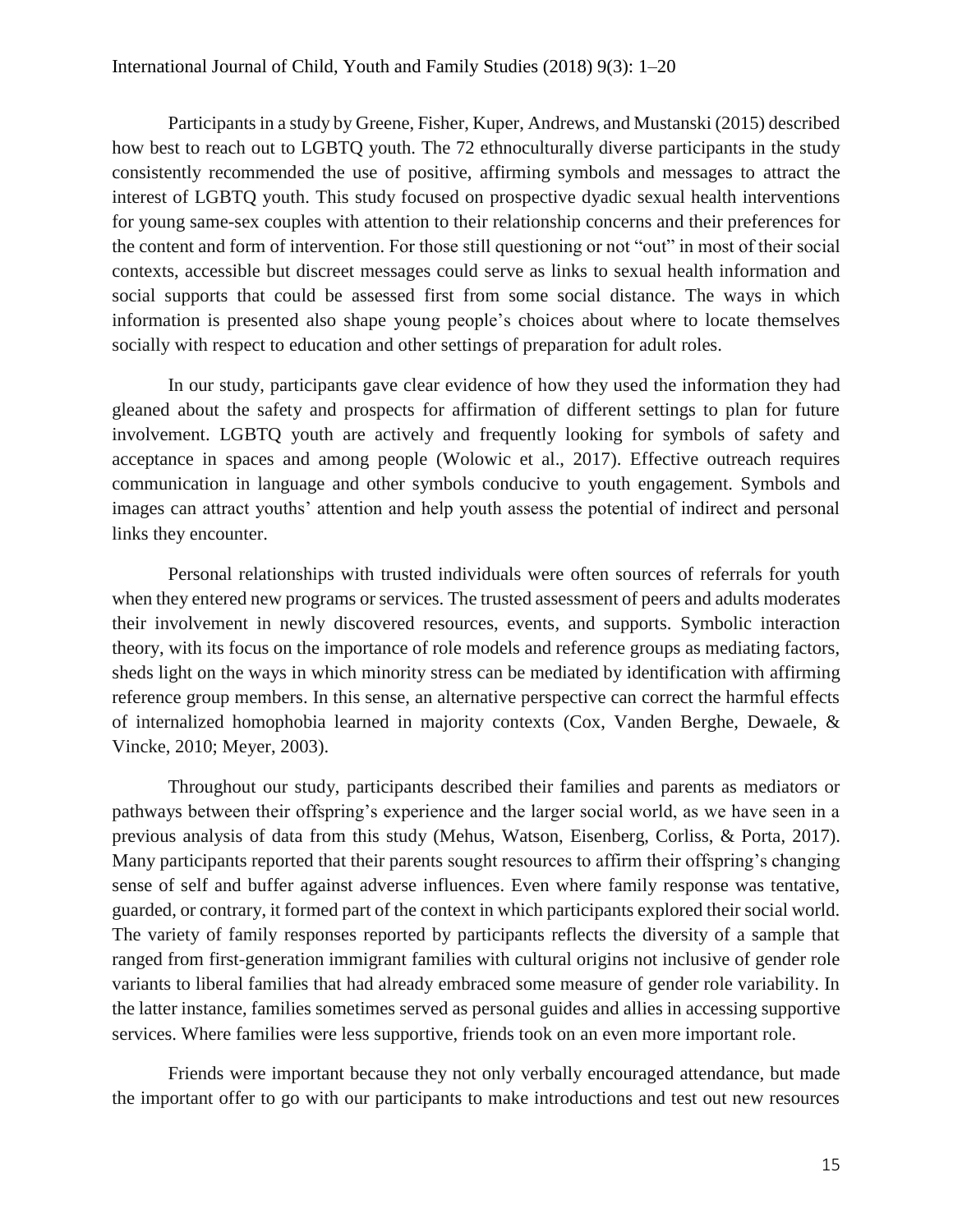with them. First-person referrals from other youth who attended programs or were patients or clients themselves were important pathways that recruited new youth to these resources. This made trust, or at least positive expectation, possible as a first step on the pathway to engagement and utilization.

Our findings affirm the salience of support and access for LGBTQ youth in achieving social integration, albeit to varying degrees, during the process of affirming social identities and finding resources. The first step in that process involves the assessment of whom to trust in seeking support and resources. As in Sherriff, Hamilton, Wigmore, and Giambrone's (2011) study of the factors that influence LGBTQ youths' decisions about whom to trust regarding their sexuality or their search for information about resources, participants described a range of characteristics that drew them to the persons they invited to guide them, with perceived experience, competence, and sensitivity figuring significantly in deciding whom to trust. This highlights the salience of selfagency in the selection of the developmental and interpersonal pathways by which social integration unfolds.

Through the variety of communities we explored with participants, the idea of resource density emerged wherein individual resources or programs helped youth find new or more resources to incorporate into their social experiences. When youth described a density of resources and interconnected indirect and personal pathways in their communities, this was often associated with effective programming and positive outcomes in their communities. Our findings show that LGBTQ youths' self-agency can be facilitated by closer interconnectivity of resources and greater density of the different kinds of links that youth encounter.

#### **Conclusion**

The young people in this study were proactively engaged in the exploration of their social ecologies. This is an expected developmental task that forms part of the process of role rehearsal and eventual identity consolidation. While ease of access to supportive sites might not be achieved for all LGBTQ youth, let alone proactive network density, resources within a geographical area are encouraged to share information and promote related supports and services in order to maximize their effectiveness within a network of support. Professionals, parents, and others associated with LGBTQ youth can serve directly or indirectly as pathways to safety. For many youth, the role that friends played in introducing them to groups or activities was critical; therefore, organizations may wish to promote a "bring a friend day" or similarly encourage these bridging initiatives. For the professionals working within these networks, knowing that our actions and communications are being assessed by youth can serve as a reminder that our communications can serve as signals to hope, despair, indifference, or any number of other possibilities. Those who are assessed to be useful will serve as pathways to affirmative developmental outcomes.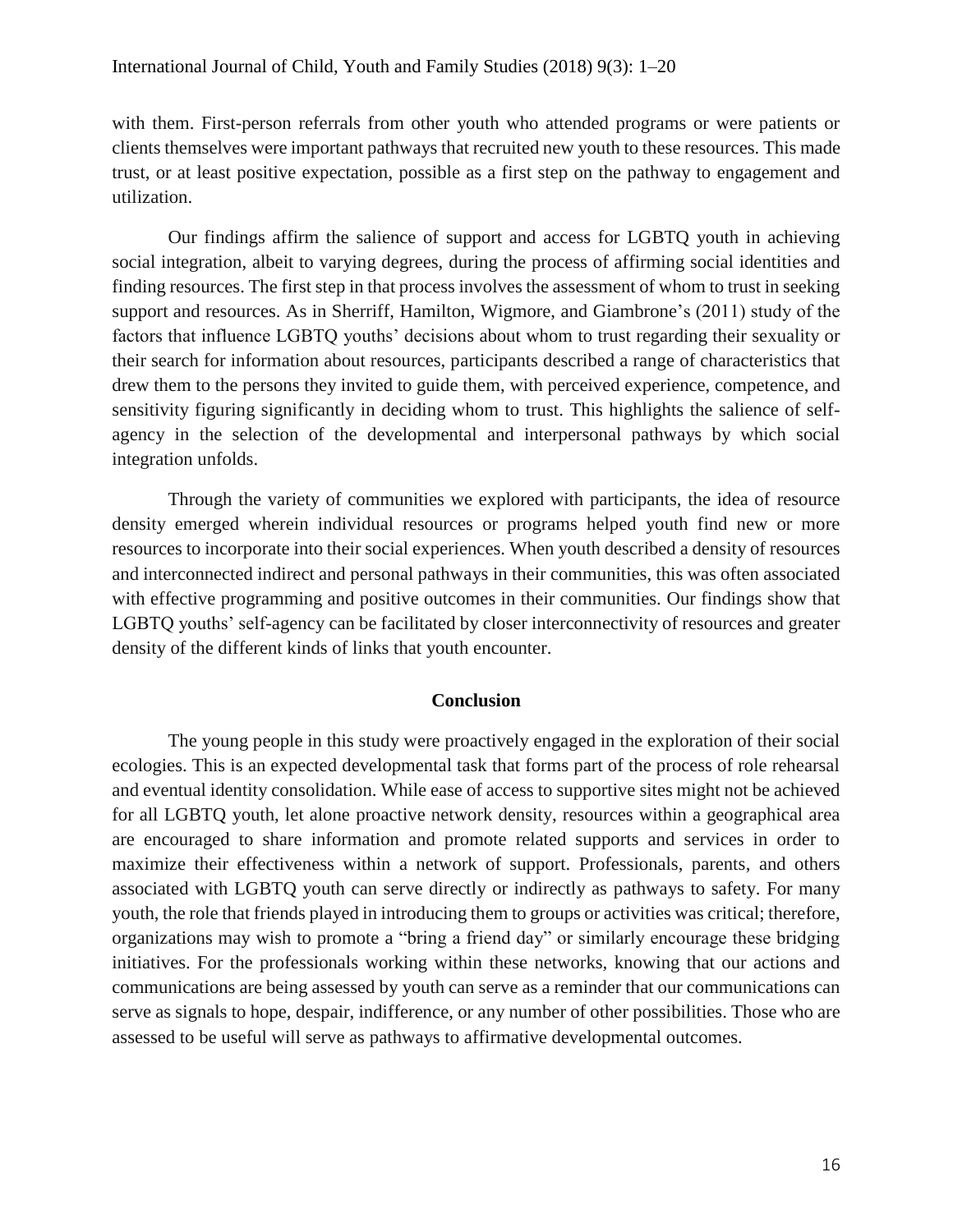#### **References**

- Almeida, J., Johnson, R. M., Corliso, H. L., Molnar, B. E., &Azrael, D. (2009). Emotional distress and LGBT youth: The influence of perceived discrimination based on sexual orientation. *Journal of Youth & Adolescence, 38*(7), 1001–1014. [doi:10.1007/s10964-009-](http://dx.doi.org/10.1007/s10964-009-9397-9) [9397-9](http://dx.doi.org/10.1007/s10964-009-9397-9)
- Arciero, G., Gaetano, P., Maselli, P., & Gentili, N. (2004) Identity, personality and emotional regulation. In A. Freeman, M. J. Mahoney, P. Devito, & D. Martin (Eds.), *Cognition and psychotherapy* (2nd ed., pp. 7–18). New York, NY: Springer.
- Bergeron, J., Paquette, S., & Poullaouec-Gonidec, P. (2014). Uncovering landscape values and micro-geographies of meanings with the go-along method. *Landscape and Urban Planning*, *122*, 108–121. [doi:10.1016/j.landurbplan.2013.11.009](http://dx.doi.org/10.1016/j.landurbplan.2013.11.009)
- Bilodeau, B. L., & Renn, K. A. (2005). Analysis of LGBT identity development models and implications for practice. *New Directions for Student Services. Special issue: Gender identity and sexual orientation: New directions for student services, 111*, 25–40. [doi:10.1002/ss.171](http://dx.doi.org/10.1002/ss.171)
- Blake, S. M., Ledsky, R., Lehman, T., Goodenow, C., Sawyer, R., & Hack, T. (2001). Preventing sexual risk behaviors among gay, lesbian and bisexual adolescents: The benefits of gaysensitive HIV instruction in schools. *American Journal of Public Health*, *91*, 940–946. [doi:10.2105/AJPH.91.6.940](http://dx.doi.org/10.2105/AJPH.91.6.940)
- Carpiano, R. M. (2009). Come take a walk with me: The "Go-Along" interview as a novel method for studying the implications of place for health and well-being. *Health & Place*, *15*(1), 263–272. [doi:10.1016/j.healthplace.2008.05.003](http://dx.doi.org/10.1016/j.healthplace.2008.05.003)
- Charmaz, K. (2000). Experiencing chronic illness. In G. L. Albrecht, R. Fitzpatrick, & S. C. Scrimshaw (Eds.), *Handbook of social studies in health and medicine* (pp. 277–292). [doi:10.4135/9781848608412.n18](http://dx.doi.org/10.4135/9781848608412.n18)
- Ciro, D., Surko, M., Phandarkar, K., Helfgott, N., Peake, K., & Epstein, I. (2005). Lesbian, gay, bisexual, sexual-orientation questioning adolescents seeking mental health services: Risk factors, worries, and a desire to talk about them. *Social Work in Mental Health*, *3*, 213–234. [doi:10.1300/J200v03n03\\_01](http://dx.doi.org/10.1300/J200v03n03_01)
- Cohen, S., Underwood, L. G., & Gottlieb, B. H. (Eds.). (2000). *Social support measurement and intervention: A guide for health and social scientists*. Oxford, UK: Oxford University Press.
- Coleman, E. (1982) Developmental stages of the coming out process. *Journal of Homosexuality*, *7*(2), 31–43. [doi:10.1300/J082v07n02\\_06](http://dx.doi.org/10.1300/J082v07n02_06)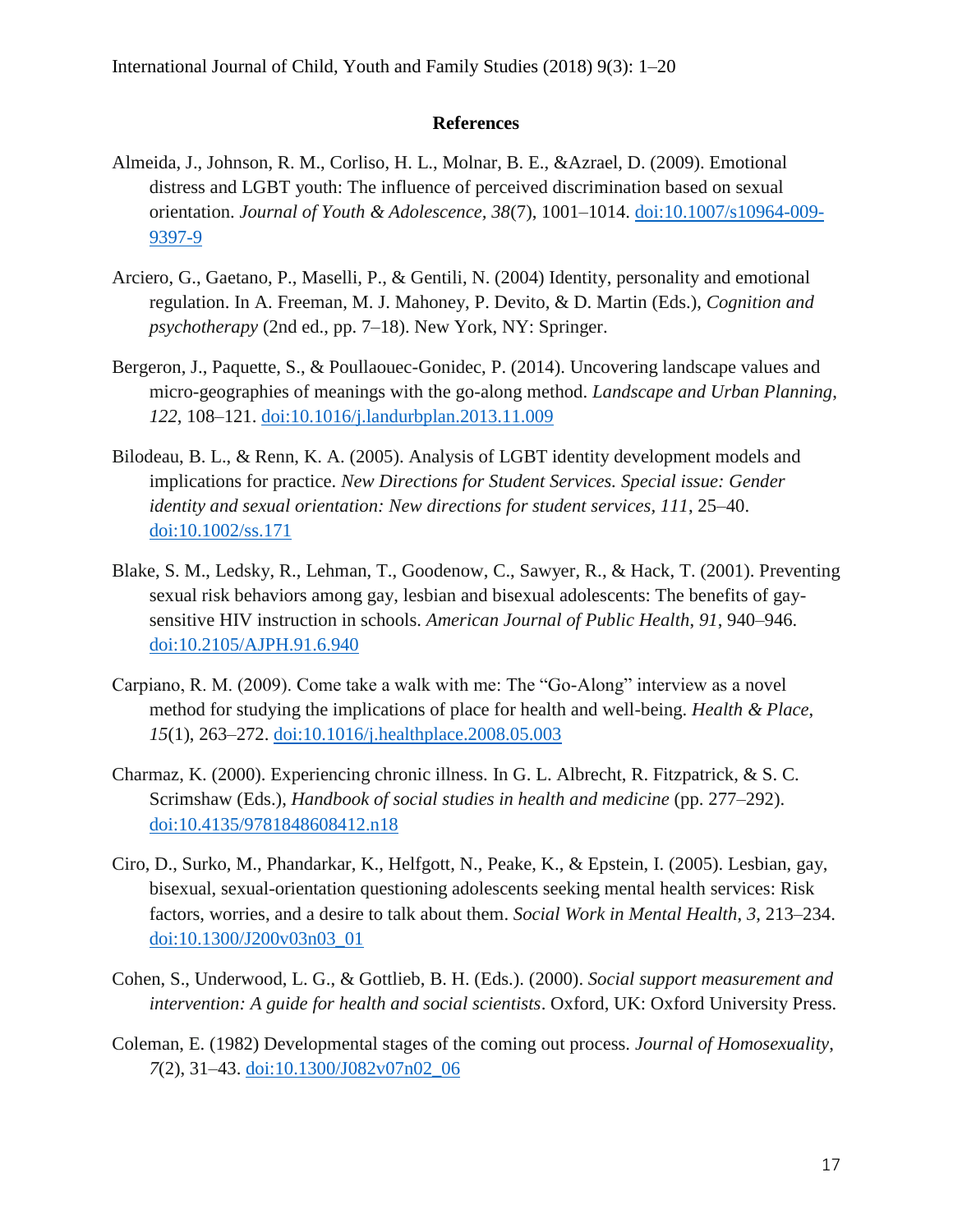- Collins, W. A., & Steinberg, L. (2007). Adolescent development in interpersonal context. *Handbook of Child Psychology*, *111*, 16. [doi:10.1002/9780470147658.chpsy0316](http://dx.doi.org/10.1002/9780470147658.chpsy0316)
- Cox, N., Vanden Berghe, W., Dewaele, A., & Vincke, J. (2010). Acculturation strategies and mental health in gay, lesbian, and bisexual youth. *Journal of Youth and Adolescence*, *39*(10), 1199–1210. [doi:10.1007/s10964-009-9435-7](http://dx.doi.org/10.1007/s10964-009-9435-7)
- Craig, S. L., & McInroy, L. (2014). You can form a part of yourself online: The influence of new media on identity development and coming out for LGBTQ youth. *Journal of Gay & Lesbian Mental Health*, *18*(1), 95–109. [doi:10.1080/19359705.2013.777007](http://dx.doi.org/10.1080/19359705.2013.777007)
- Crone, E. A., & Dahl, R. E. (2012). Understanding adolescence as a period of social–affective engagement and goal flexibility. *Nature Reviews Neuroscience*, *13*(9), 636–650. [doi:10.1038/nrn3313](http://dx.doi.org/10.1038/nrn3313)
- Curran, T., & Wexler, L. (2017). School‐based positive youth development: A systematic review of the literature. *Journal of School Health*, *87*(1), 71–80. [doi:10.1111/josh.12467](http://dx.doi.org/10.1111/josh.12467)
- Eisenberg, M. E., Mehus, C. J., Saewyc, E. M., Corliss, H. L., Gower, A. L., Sullivan, R., & Porta, C. M. (2017). Helping young people stay afloat: A qualitative study of community resources and supports for LGBTQ adolescents in the U.S. and Canada [Online]. *Journal of Homosexuality, August,* 1–21. [doi:10.1080/00918369.2017.1364944](http://dx.doi.org/10.1080/00918369.2017.1364944)
- Eisenberg, M. E., & Resnick, M. D. (2006). Suicidality among gay, lesbian and bisexual youth: The role of protective factors. *Journal of Adolescent Health, 39*(5), 662–668. [doi:10.1016/j.jadohealth.2006.04.024](https://doi.org/10.1016/j.jadohealth.2006.04.024)
- Garcia, C. M., Eisenberg, M. E., Frerich, E. A., Lechner, K. E., & Lust, K. (2012). Conducting go-along interviews to understand context and promote health. *Qualitative Health Research*, *22*(10), 1395–1403. [doi:10.1177/1049732312452936](http://dx.doi.org/10.1177/1049732312452936)
- Glaser, B. G., Strauss, A. L., & Strutzel, E. (1968). The discovery of grounded theory: Strategies for qualitative research. London, UK: Aldine Transaction.
- Goodenow, C., Szalacha, L., & Westheimer, K. (2006). School support groups, other school factors, and the safety of sexual minority adolescents. *Psychology in the Schools*, *43*(5),573–589. [doi:10.1002/pits.20173](http://dx.doi.org/10.1002/pits.20173)
- Greene, G. J., Fisher, K. A., Kuper, L., Andrews, R., & Mustanski, B. (2015). "Is this normal? Is this not normal? There is no set example": Sexual health intervention preferences of LGBT youth in romantic relationships. *Sexuality Research and Social Policy, 12*(1), 1–14. [doi:10.1007/s13178-014-0169-2](http://dx.doi.org/10.1007/s13178-014-0169-2)
- Guidano, V. F. (1991). *The self in process: Toward a post-rationalist cognitive therapy*. New York NY: Guilford Press.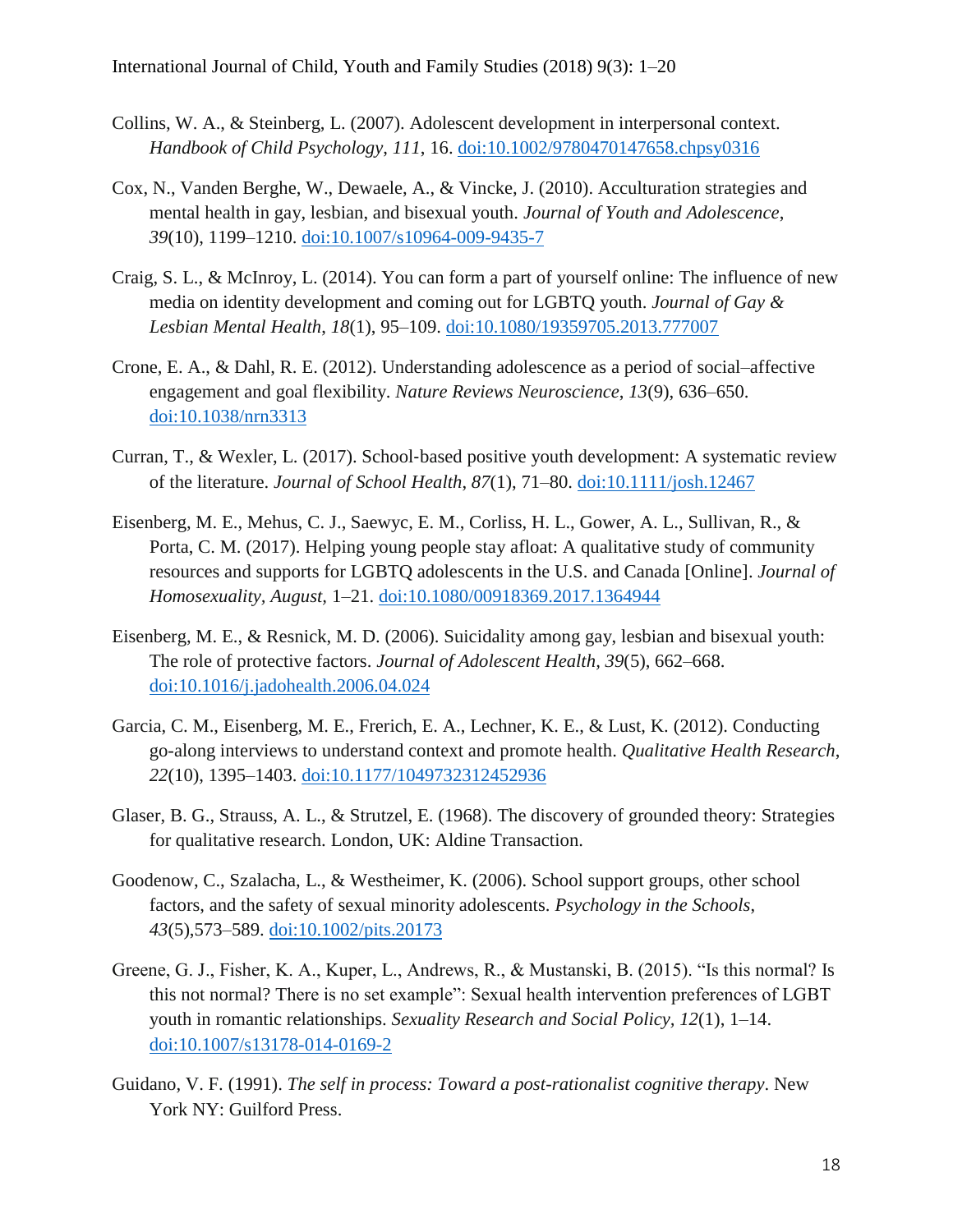- Harper, G. W., Brodsky, A., & Bruce, D. (2012) What's good about being gay? Perspectives from youth. *Journal of LGBT Youth, 9*(1), 22–41. [doi:10.1080/19361653.2012.628230](https://doi.org/10.1080/19361653.2012.628230)
- Kusenbach, M. (2003). Street phenomenology: The go-along as ethnographic research tool. *Ethnography*, *4*(3), 455–485. [doi:10.1177/146613810343007](http://dx.doi.org/10.1177/146613810343007)
- Longmore, M. A. (1998) Symbolic interactionism and the study of sexuality. *Journal of Sex Research*, *35*(1), 44–57. [doi:10.1080/00224499809551916](http://dx.doi.org/10.1080/00224499809551916)
- Markus, H, & Nurius, P. (1986). Possible selves. *American Psychologist, 41(9),* 954–969. [doi:10.1037/0003-066X.41.9.954](http://dx.doi.org/10.1037/0003-066X.41.9.954)
- Marshal, M. P., Friedman, M. S., Stall, R., King, K. M., Miles J., Gold, M. A., … Morse, J. Q. (2008). Sexual orientation and adolescent substance use: A meta-analyses and methodological review. *Addiction, 103*(4), 546–556. [doi:10.1111/j.1360-0443.2008.02149.x](https://doi.org/10.1111/j.1360-0443.2008.02149.x)
- Martin-Storey, A., Cheadle, J. E., Skalamera, J., & Crosnoe, R. (2015). Exploring the social integration of sexual minority youth across high school contexts. *Child Development*, *86*(3), 965–975. [doi:10.1111/cdev.12352](http://dx.doi.org/10.1111/cdev.12352)
- Mehus, C. J., Watson, R. J., Eisenberg, M. E., Corliss, H. L., & Porta, C. M. (2017). Living as an LGBTQ adolescent and a parent's child: Overlapping or separate experiences. *Journal of Family Nursing, 23*(2), 175–200. [doi:10.1177/1074840717696924](http://dx.doi.org/10.1177/1074840717696924)
- Meyer, I. H. (2003) Prejudice, social stress, ad mental health in lesbian, gay, and bisexual populations: Conceptual issues and research evidence. *Psychological Bulletin, 129*(5), 674– 697. [doi:10.1037/0033-2909.129.5.674](http://dx.doi.org/10.1037/0033-2909.129.5.674)
- Nesmith, A. A., Burton, D. L., & Cosgrove, T. J. (1999). Gay, lesbian, and bisexual youth and young adults: Social support in their own words. *Journal of homosexuality*, *37*(1), 95–108. [doi:10.1300/J082v37n01\\_07](http://dx.doi.org/10.1300/J082v37n01_07)
- Oliver, M., Witten, K., Kearns, R. A., Mavoa, S., Badland, H. M., Carroll, P., … Ergler, C. (2011). Kids in the city study: Research design and methodology. *BMC Public Health*, *11*(1), 587. [doi:10.1186/1471-2458-11-587](http://dx.doi.org/10.1186/1471-2458-11-587)
- Palmer, N. A. (2013). *LGBT youth online and in person: Identity development, social support, and extracurricular and civic participation in a positive youth development framework* [Doctoral dissertation]. Vanderbilt University, Nashville, TN.
- Porta, C. M., Corliss, H., Wolowic, J. M., Johnson, A. Z., Fogel, K. F., Gower, A. L., … Eisenberg, M.E. (2017). Go-along interviewing with LGBTQ youth in Canada and the United States*. Journal of LGBT Youth, 14(1):*1–15. [doi:10.1080/19361653.2016.1256245](http://dx.doi.org/10.1080/19361653.2016.1256245)